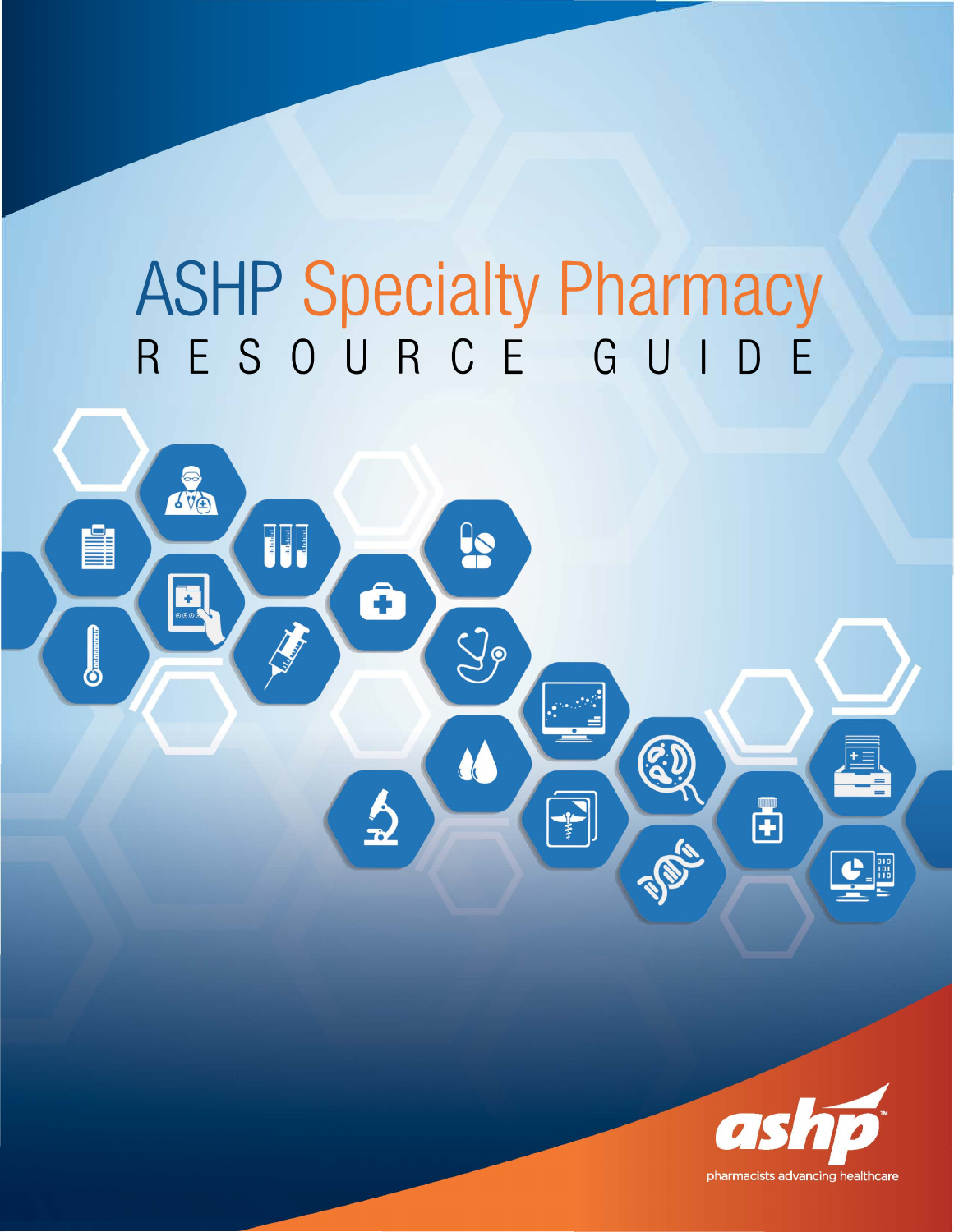# **Specialty Pharmacy Expert Panel Members**

## John Coggins, MBA

Administrative Director of Pharmacy Bon Secours Memorial Regional Medical Center Mechanicsville, VA

# Kevin J. Colgan, MA, FASHP

Vice President, Chief Pharmacy Officer University of Chicago Medical Center Chicago, IL

## Michael DeCoske, PharmD, BCPS

Associate Chief Pharmacy Officer Duke University Hospital Specialty Pharmacy Durham, NC

#### Tricia Killingsworth, BSPharm

Senior Director Acute Care Banner Pharmacy Services Phoenix, AZ

## Andy Pulvermacher, PharmD

Specialty Services Supervisor University of Wisconsin Specialty Pharmacy Monona, WI

# Kyle Skiermont, PharmD

Vice President of Operations Fairview Pharmacy Services Minneapolis, MN

#### Nathan Thompson, RPh, MBA, MPH

Director, Outpatient Pharmacy Services Johns Hopkins Home Care Group Baltimore, MD

# Ross Thompson, MS, BS Pharm Executive Director of Pharmacy Tufts Medical Center Boston, MA

# **Project Coordinator and Contributing Author**

Angela Cassano, PharmD, BCPS, FASHP

# **Staff Contributors**

David Chen, MBA Senior Director, Section of Pharmacy Practice Managers

# Kristin Eckles Project Editor, Publications Production Center

Douglas Scheckelhoff, BS Pharm, MS Vice President, Professional Advancement

# Caroline Moyo Myers, MS Manager, Quality and Safety Projects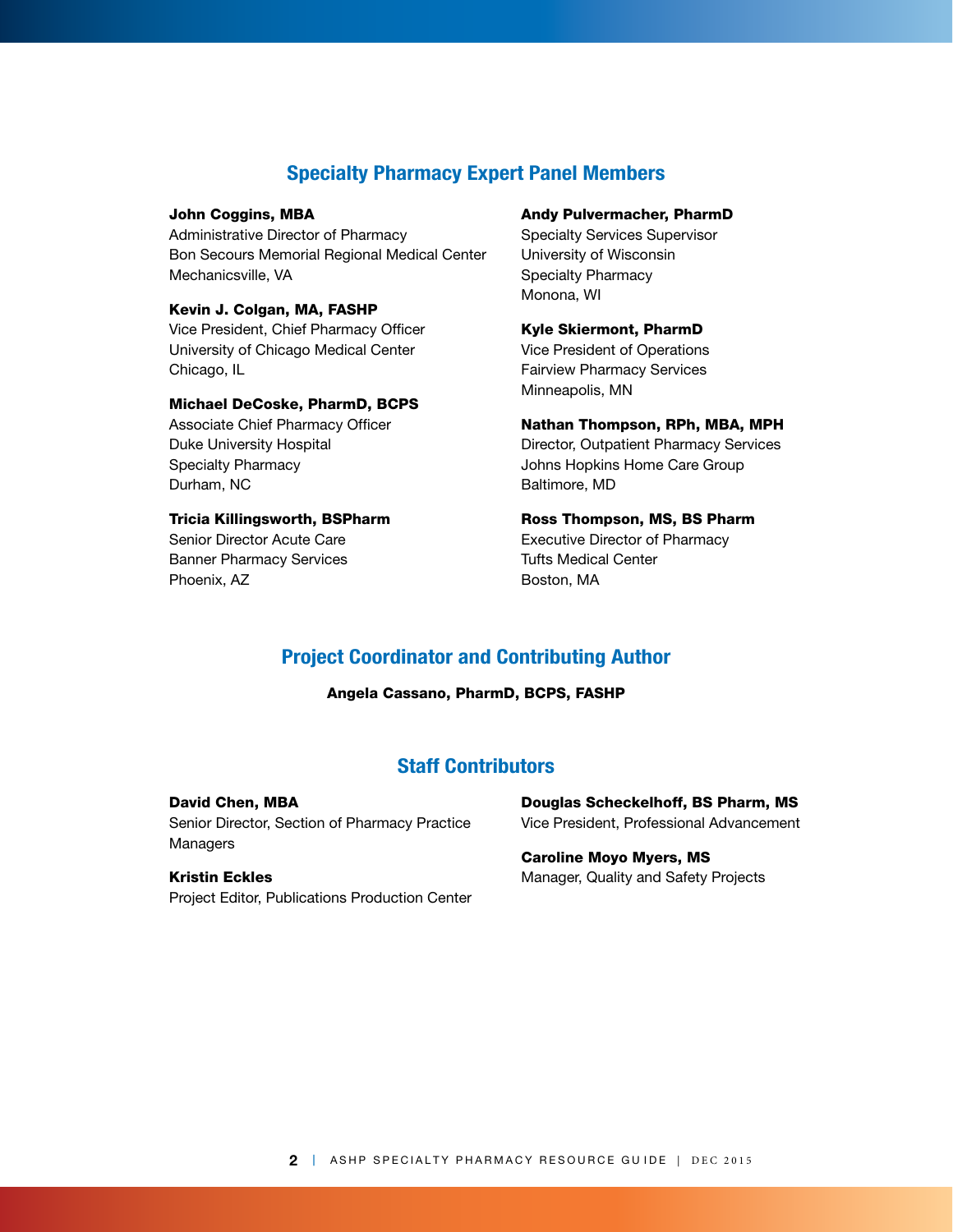# **Introduction**

The purpose of this resource guide is to provide an overview of the financial and business challenges and opportunities in incorporating specialty pharmacy into hospitals and health systems. This guide can be used by pharmacists, regardless of practice site, looking for guidance on how to design their facility's approach to specialty pharmacy. The document provides a framework for hospitals and health systems to use in deciding which business model of specialty pharmacy best aligns with patient needs and institutional goals. Examples of each business model are provided. Appendices include outlines, glossaries, and tools for identifying and shaping the best business model for the facility and its patients.

# **HOW TO USE THIS RESOURCE GUIDE**

The online version of this guide has actively linked Bookmarks to allow you to skip to the sections most relevant to you.

The introduction of this guide provides a summary of the past and current market placement of specialty pharmaceuticals, future market projections, and the related challenges and opportunities facing all health systems.

Appendix B contains a tool created to help you evaluate which of four general business models best fit your pharmacy's needs and situation. Once you decide which models to explore in more depth, you can navigate directly to those sections.

Following the business model sections are discussions of two topics that apply to all models; legal and regulatory considerations, and business and financial analysis.

In the 2013 ASHP National Survey of Pharmacy Practice in Hospitals, 63% of respondents reported that specialty pharmacy products created burdens they found "challenging" or "extremely challenging." Thirty-five percent had at least a weekly need to coordinate care with a specialty pharmacy, and 71% indicated that specialty pharmacies interfered with the organization's ability to provide medications in a timely manner.<sup>1</sup> The 2014 ASHP National Survey of Pharmacy Practice in Hospitals found that respondents were using several different strategies to address specialty pharmacy, including functioning as a specialty pharmacy themselves, formally partnering with a specialty pharmacy, and receiving products from specialty pharmacies as determined by payer or manufacturer.<sup>2</sup>

For the purposes of this document, specialty pharmacy and specialty pharmaceutical are defined in Table 1.

# **Background**

Specialty pharmaceuticals have emerged as the fastest growing segment of the pharmaceutical industry, dominating new drug development for the past decade. It is anticipated that by 2020 specialty pharmaceuticals will represent 50% of all US drug expenditures for only 2% to 4% of the population.3 Many of these drugs are utilized in the ambulatory setting. Many are self-administered injectable and oral therapies.

Similarly, specialty pharmacy practice has evolved rapidly since the turn of the century. Traditional retail pharmacy practice was not structured to handle complex, costly specialty pharmaceuticals. The high cost of specialty drugs makes them financially unwise to stock in the pharmacy, requiring drop-shipment from a distributor or manufacturer. Retail pharmacies were also not equipped to contend with the complex reimbursement issues, nor were they clinically organized to deal with the patient support required for these complex therapies. Large, fully equipped specialty pharmacies from CVS, Walgreens, Medco, and ESI emerged between 2002 and 2006 to capture most of the market, although there were and continue to be independent specialty pharmacies like Avella, Diplomat, and Amber that compete for patients.

Diverting prescriptions for specialty pharmaceuticals to outside entities potentially fragments the care of vulnerable, complex patients, compromising clinical outcomes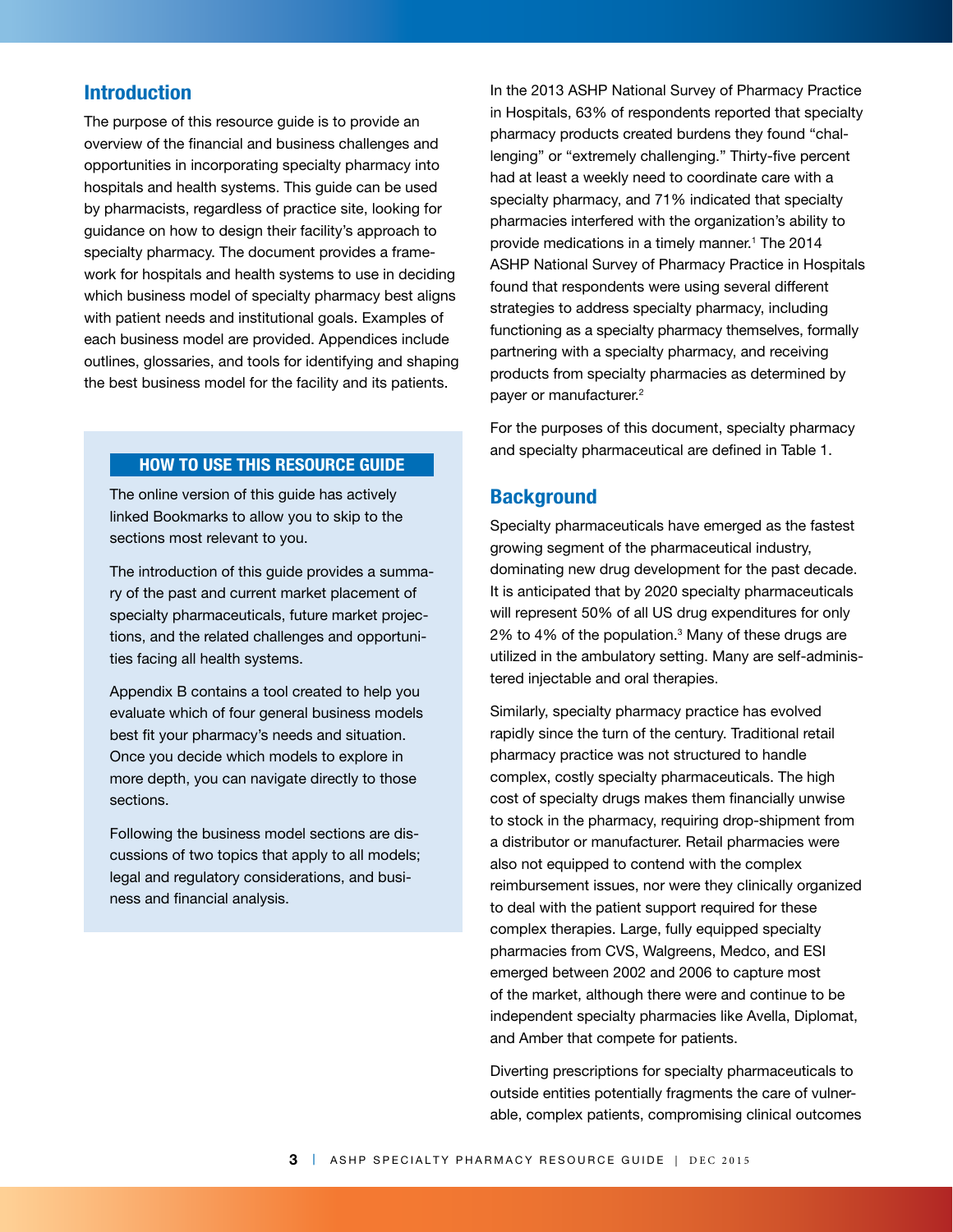## TABLE 1

# **Definitions for Specialty Pharmacy and Specialty Pharmaceutical**

Specialty pharmacy practice encompasses the provision of specialty pharmaceuticals, which typically require unique fulfillment and patient care support services.

#### Unique fulfillment elements may include:

- $\blacksquare$  Coordination of care and facilitating drug access to limited distribution specialty pharmaceuticals
- Facilitating mail-order delivery logistics
- **n** Negotiating payer contracts
- **n** Maintaining cold-chain distribution
- Dispensing and tracking a significant number of products requiring REMS
- $\blacksquare$  Accounts receivable support/management
- **n** Program accreditation management and development of program marketing materials

# Technical and clinical patient care support services will include:

- Benefits investigation, prior authorization, and patient assistance program (PAP) management
- $\blacksquare$  Call-center development, staffing, and monitoring
- $\blacksquare$  Case management, which may include development of protocols and disease state management at a minimum
- $\blacksquare$  Product device training
- Data management of technical and clinical patient care services

# Specialty pharmaceuticals have at least some of the following characteristics:4

- $\blacksquare$  High cost
- $\blacksquare$  Involve complex treatment regimens that require ongoing clinical monitoring and patient education
- Have special handling, storage, or delivery requirements
- $\blacksquare$  Are generally biologically derived and available in injectable, infusion, or oral form; biologics may also have companion genetic biomarker tests
- $\blacksquare$  Increased potential for limited or exclusive product availability and distribution
- $\blacksquare$  Are dispensed to treat individuals with rare diseases
- $\blacksquare$  Treat diseases or conditions marked by long-term or severe symptoms, side effects, or increased fatality
- $\blacksquare$  May be defined by payers as a specialty pharmaceutical

REMS = Risk Evaluation and Mitigation Strategies

and increasing the total cost of care. Because of this, it is not uncommon for patients to experience interruptions in therapy or delayed start of therapy. The current system exhibits both a high therapy abandonment rate and suboptimal medication coordination resulting in poor adherence and/or unnecessary adverse drug events.<sup>5</sup> For example, three out of every four hospital admissions in oncology are due to noncompliance with the patient's drug therapy.6 Integrated health network (IHN) specialty pharmacies have emerged in the marketplace as the answer to a fragmented system of specialty care caused by utilization of big box and independent specialty pharmacies, which are not operationally integrated with the specialty clinic. Another reason for the emergence of IHN specialty pharmacies is the revenue opportunity. A 2012 UHC study of seven academic medical centers

(AMC) showed that the average AMC wrote over \$200M in specialty prescriptions annually, although most captured less than 15% of the specialty business (unpublished data).

With the growth of accountable care organizations (ACOs) and other payer systems in which hospitals assume the risk, IHNs are developing specialty pharmacies that operate within an integrated model of care. IHN specialty pharmacies can improve patient outcomes and lower the overall episode cost of care by using pharmacists within specialty clinics to manage the drug therapy; operating a central call center that includes benefits investigation, prior authorization, and reimbursement support; and documenting on the same electronic medical record (EMR) as the physician to enhance coordination of care.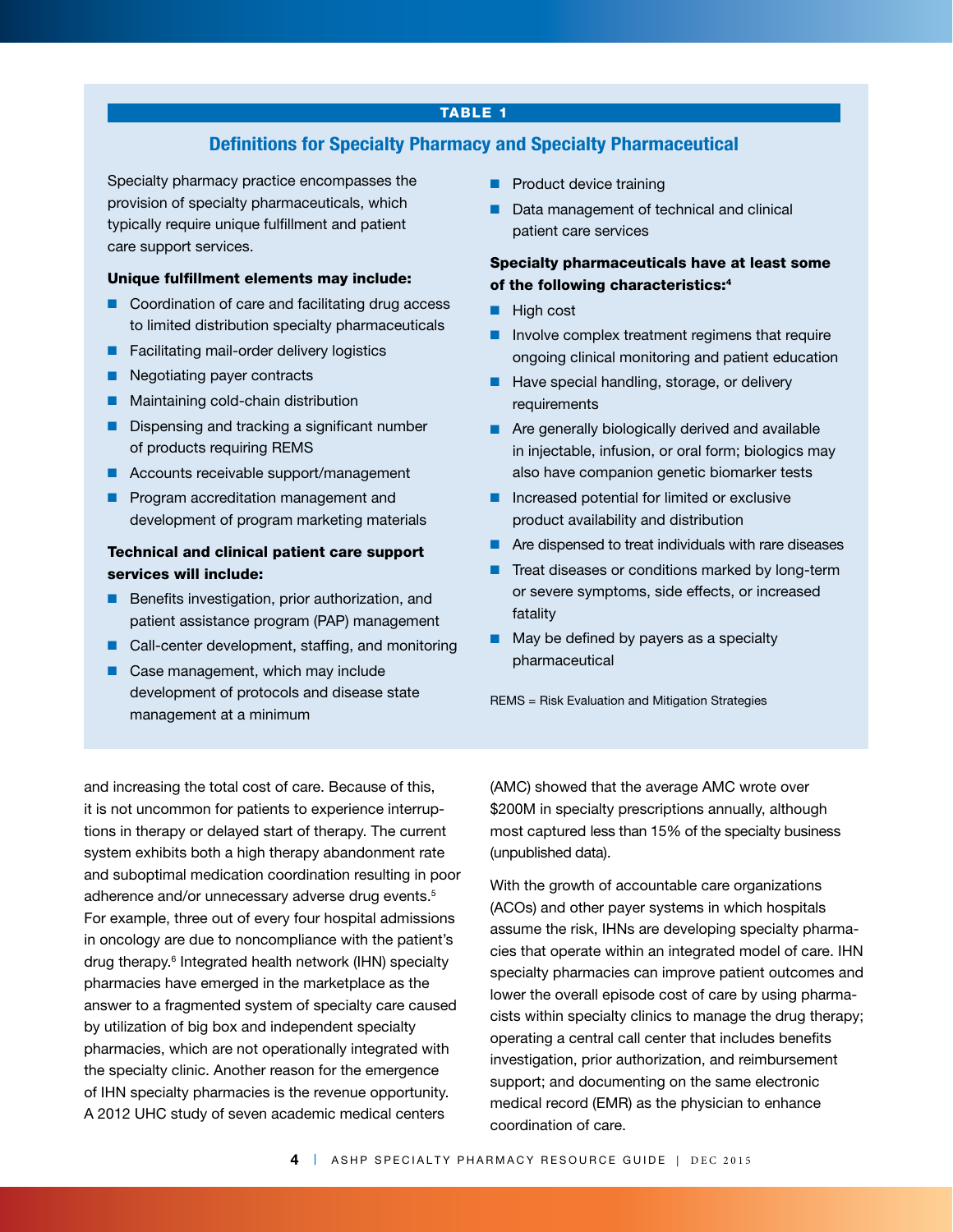# **Business and Market Environment**

When setting payer targets for specialty pharmaceuticals, it is important to remember that all Medicare patients are open access (i.e., all providers have the ability to provide services to Medicare beneficiaries assuming they meet Medicare's provider requirements). However, for the Part D pharmaceutical benefit, payers are allowed to establish preferred networks of specialty pharmacy providers. This can put IHN specialty pharmacy programs at a disadvantage; although they have access to Medicare patients, it is difficult for them to compete with larger chains to be in the preferred network. Nonetheless, some specialty medications, such as Humira, are also provided as a Part B benefit. IHNs can fill these prescriptions as long as they have a Part B registration for their specialty pharmacy.<sup>7</sup>

As of 2015, thirty-two states have "any-willing-provider" legislation.<sup>8</sup> In those states, as long as the pharmacy can meet the terms and conditions of a pharmacy benefit manager (PBM) or other payer contract, they can participate. This often involves program accreditation, reporting call metrics, and sometimes providing limited clinical data.

IHNs that contract directly for health services with self-insured employers can add specialty pharmacy services to their offering. In the 2015 Pharmacy Benefit Management Institute Specialty Drug Benefit Report, about half of the 336 employers surveyed rated specialty drug cost trend among their top two management goals for the coming year.<sup>9</sup> This is an opportunity for IHNs willing to manage utilization and improve patient outcomes for those receiving specialty pharmaceuticals.

Infused therapies make up approximately one-third of specialty medications and are often provided in a hospital outpatient department or a physician clinic. These drugs may provide a substantial source of revenue for the health system. Yet insurers and PBMs are moving many of these specialty and nonspecialty infusion therapies to alternative treatment sites where it is less costly, such as in the home or at an infusion pharmacy. Health plans indicate that they can benefit from savings of 20% to 60% in average cost per infusion. United HealthCare was an early adopter of this strategy, but now other insurers are following, which is negatively impacting IHNs. In the 2014 EMD Serono report of health insurers, 63% of payers currently use or expect to create limited or preferred infusion networks, and this percentage is expected to increase in the future.10

Specialty pharmaceutical manufacturers may also have an interest in directing the market to a lower-cost site of care. Payers prefer lower-cost self-administration over higher-cost hospital outpatient administration, and they may privilege self-administered products over outpatient-administered ones on the payer's formulary. Payers can use prior authorization and step-therapy techniques to position other, less costly therapies ahead of them and negatively impact their market share.

Emerging changes to medication benefit design are also intended to influence the site of care. Both the 2014 EMD Serono report of health insurers and the Magellen 5th Edition Medical Pharmacy Trend report show a trend of moving specialty pharmaceuticals from the medical benefit to the pharmacy benefit.<sup>10,11</sup> In a number of those plans, specialty pharmaceuticals are restricted to preferred network pharmacies. If the health system does not have a specialty pharmacy within the payer network, the patient is forced to use the plan's specialty pharmacy. This creates a white-bagging scenario when the patient wants to have the medication administered in their physician's office or the hospital outpatient infusion center. White-bagging refers to a specialty pharmaceutical being shipped or delivered by an off-site specialty pharmacy directly to the location where it will be administered. However, most hospitals do not allow white-bagging because they cannot assure the pedigree of the drug or proper prior storage, which is required for compliance with accreditation standards. Unfortunately in this scenario, the patient can experience extreme difficulty in obtaining access to care.

There is a good business case for IHNs to develop a specialty pharmacy program and be proactive in negotiating contracts for specialty medications and infusion therapies with major insurers. Most health systems have not transitioned from legacy percentage of charges contracting to average sale price (ASP) plus or average wholesale price minus contracting. This leaves them at a disadvantage in the market. Table 2 provides examples of the potential difference in reimbursement rates depending on calculation method.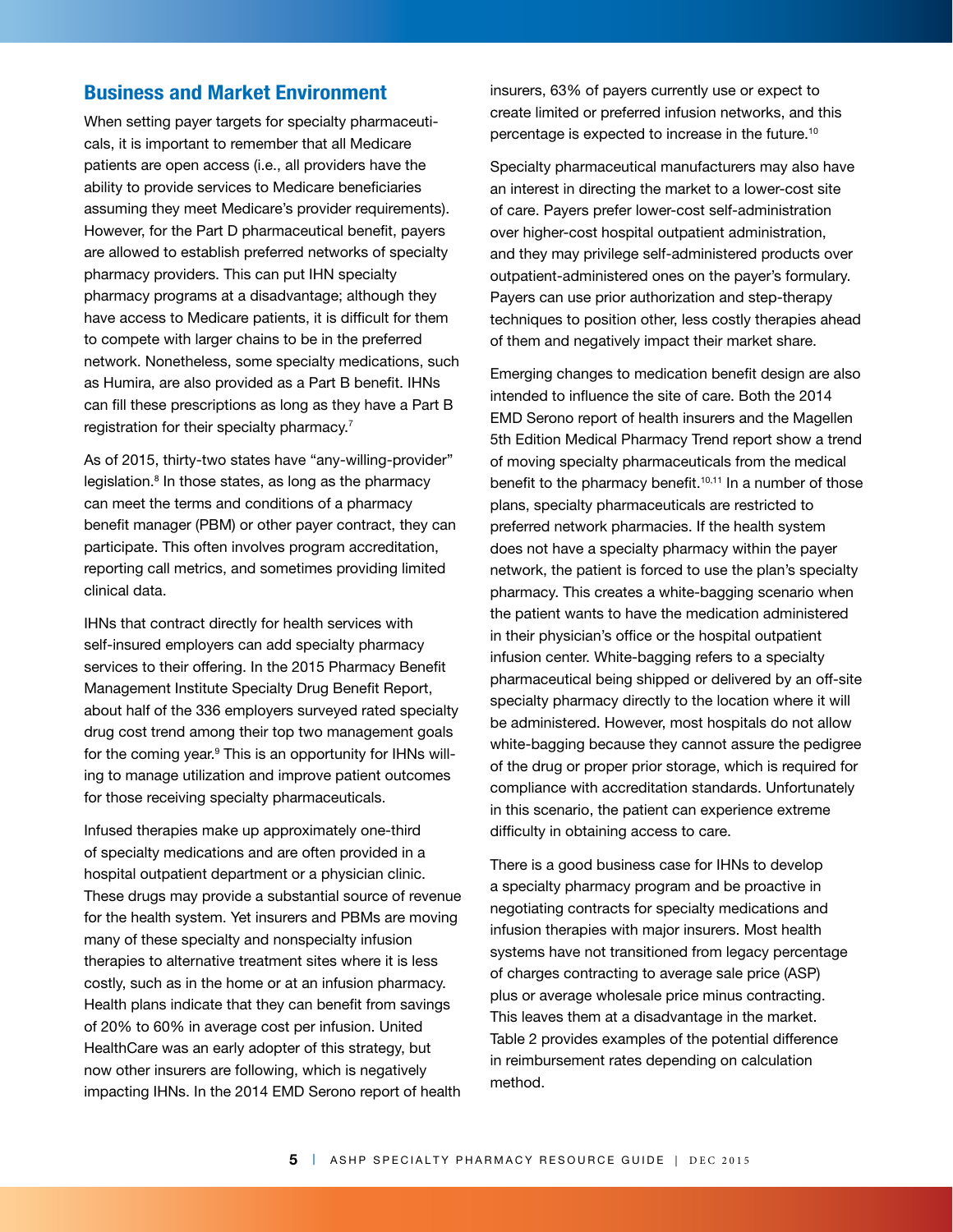## TABLE 2

|                            | <b>METHOD</b> |                |                | <b>MEAN REIMBURSEMENT RATE</b>            |                                         |                |                                     |
|----------------------------|---------------|----------------|----------------|-------------------------------------------|-----------------------------------------|----------------|-------------------------------------|
| <b>SITE OF CARE</b>        | ASP+          | $%$ of<br>AWP- | <b>Charges</b> | ASP+                                      | $%$ of<br>AWP-                          | <b>Charges</b> | <b>New Unclassified</b><br>$(AWP-)$ |
| Office                     | 53-78%        | $17 - 20%$     |                | Range:<br>$4 - 20%$<br>Mean:<br>$9 - 15%$ | Range:<br>$10 - 26%$<br>Mean:<br>10-16% |                | 20%                                 |
| Home Infusion              | 31%           | 46%            |                | 18%                                       | 14%                                     |                | 20%                                 |
| <b>Hospital Outpatient</b> | 13%           | 15%            | 38%            | ?                                         | $\ddot{?}$                              | 66%            | 17%                                 |

# **Reimbursement Rates by Method<sup>10,11</sup>**

Adapted from *Magellan 2014, 5th Edition Medical Pharmacy Trend Report* and *EMD Serono Specialty Digest, 11th Edition*.

# **Care Processes for Managing Patients Receiving Specialty Pharmaceuticals**

As science continues to evolve and more complex specialty therapies are developed, so must the patient care process advance to assure the safe and effective use of specialty pharmaceuticals. In our current delivery system, there are three broad approaches to patient care that have evolved for specialty pharmaceuticals namely; (1) traditional patient care; (2) coordinated patient care; and (3) integrated patient care. These processes successively progress from less comprehensive to more comprehensive patient care.

In both the integrated and coordinated care processes, metrics are often required by insurers contracting with specialty pharmacies. A list of sample metrics can be found in Appendix A of this resource paper.

## Traditional Care

The traditional care process is typically seen in the care of patients who have their specialty medications filled at a retail pharmacy. The pharmacist can check for allergies and drug interactions using the profile of medications filled by the patient at a particular pharmacy or retail chain. The pharmacist can also educate the patient on the use of the medication and instruct the patient on how to administer it.

The traditional care process does not include the use of a standardized case management protocol nor regularly scheduled follow-up communication to assess adherence to the prescribed therapy. It also does not include a standardized education program for the patient. Often the abandonment rate can be high due to problems with affordability and the absence of specialized reimbursement assistance. In addition, there is not a direct link with the physician to notify him when the patient has prematurely stopped taking his medication. Adherence to therapy is also typically less than would be found with other care processes unless the pharmacist has a unique relationship with the patient and their physician. Many of the specialty pharmaceuticals released over the past five years have not been distributed through channels using the traditional care process.

# Coordinated Care

Pharmacies that have the majority of their business devoted to specialty pharmaceuticals usually provide coordinated care. These pharmacies typically offer reimbursement assistance, patient care coordination, pharmacist involvement in the initiation of therapy, and ongoing monitoring of the patient. The care provided in this process of care is more comprehensive than the standard process of care.

Once a referral is received to initiate therapy, a reimbursement specialist is assigned to perform benefits investigation and verification. One of the greatest challenges faced by the reimbursement specialist is obtaining necessary and accurate paperwork from the physician's office. This can sometimes result in delays in therapy or therapy never being initiated.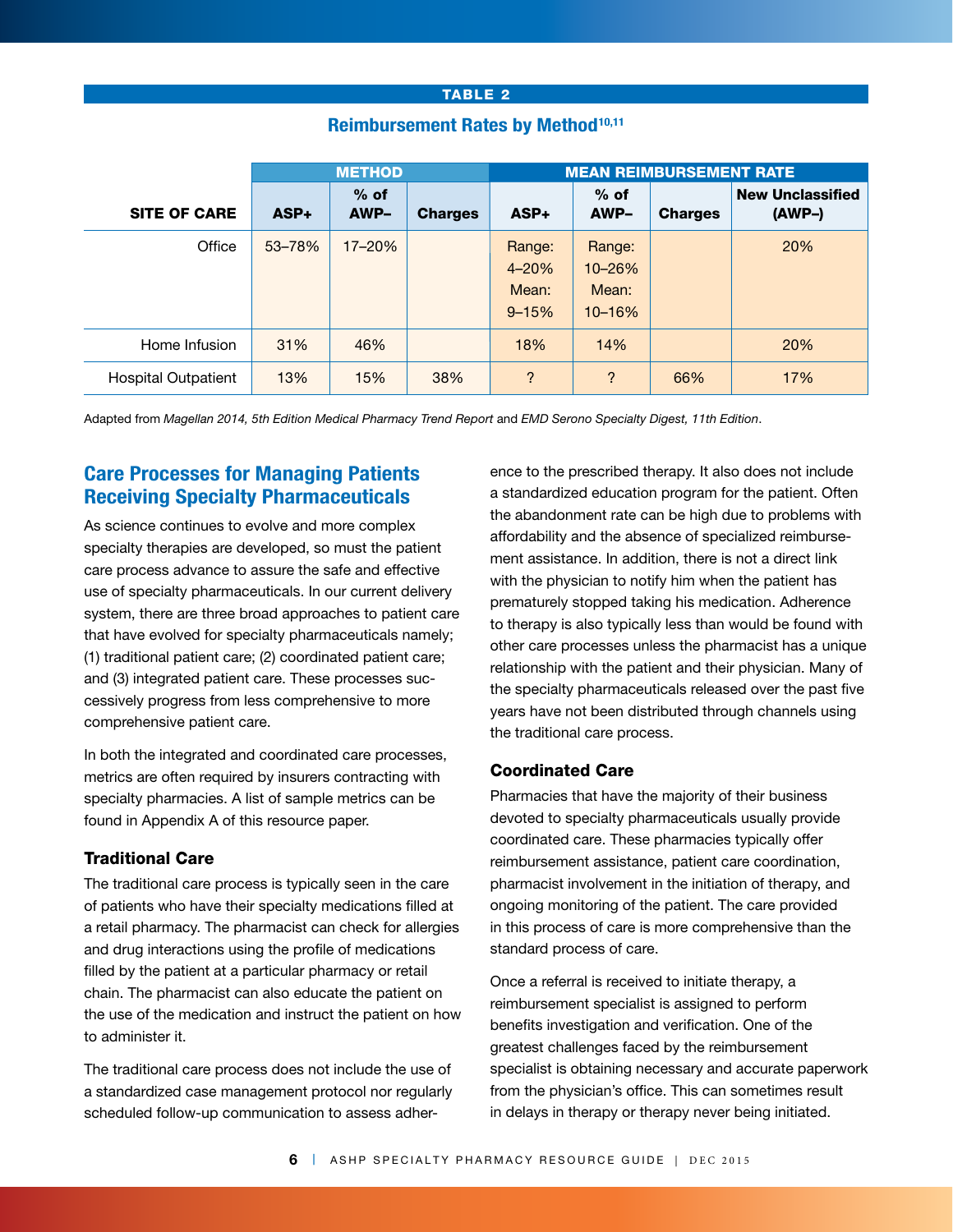In larger specialty pharmacy operations, reimbursement specialists are assigned by therapeutic area and geographic region. They also assist the physician's office with prior authorization when required. However, when authorization is denied, it is the physician's responsibility to respond with a written letter of medical necessity. In this model, the pharmacist does not have access to the medical history and the justification for therapy contained within the patient's medical record; therefore, the pharmacist cannot assist the physician in preparing the letter of medical necessity.

Many specialty pharmacies will assist patients in need of a patient-assistance program; however, it depends on the specialty pharmacy's business model and the time commitment that is required. For example, if a manufacturer's patient assistance program (PAP) requires that the patient be transferred to another pharmacy, then the originating pharmacy may offer only minimal assistance to the patient.

Specialty pharmacies are usually organized by therapeutic area. Some assign each pharmacist a defined case load of physicians and their patients. Others utilize a queue system where patient calls and referrals are taken in the order received. It is easier to achieve consistent and thorough coordinated care in a system in which the pharmacist manages a defined case load of patients and physicians versus a queue system with a large variety of providers and patients. This is because the pharmacist can more easily build a professional relationship with the prescriber and the patient that promotes patientcentered care.

Coordination between the pharmacist and the reimbursement specialist is also essential in the coordinated care process. Sometimes patient shipments can occur before prior authorization is received when the pharmacist and the reimbursement specialist are not teamed together within the same physical location.

Pharmacists working in specialty pharmacies often provide standardized case management and patient education programs. Patient care technicians are utilized to follow up with patients about their therapy and to process refill reminders. When required, the patient care coordinator will refer patients to the pharmacist to address medication management issues or questions they have about their therapy.

In the coordinated care process, pharmacists do not have access to a common patient EMR. Therefore, the pharmacist has to rely on patient-reported information. In this care process, physicians are typically not made aware when the patient abandons therapy and usually receive no measurement of patient adherence from the pharmacy. However, patient adherence is usually better than the standard care process due to the scheduled follow-up calls from the patient care coordinator. Nonetheless, problems with initiation of therapy, inability to adequately monitor therapy, and abandonment are the foremost issues experienced with this process.

## Integrated Care

The integrated care process for specialty pharmacy looks similar to integrated processes for other aspects of healthcare. Integration occurs when services are well coordinated with good communication among providers. For specialty pharmacy, this includes pharmacist and pharmacy staff involvement in comprehensive medication management and team-based care. Pharmacists practicing in this care process are often residency trained and board certified. Often the pharmacist has a collaborative drug therapy management agreement with the physician.

In an integrated, specialty pharmacy process, pharmacists are embedded in the specialty process. This ideally includes the physical presence of the pharmacist but may also mean ready access to a remote pharmacist. The pharmacy team is involved with transitions of care between settings, patient training and education, and ongoing patient monitoring. Pharmacists in the integrated process have ready access to information and can review full medication lists, diagnoses, lab results, clinic or discharge notes, and past treatments. Using this information and information gathered directly from the patient, the pharmacist is able to review patients' needs and make treatment recommendations. These interventions are documented in the EMR.

Key success factors of the integrated process include:

- $\blacksquare$  Complete and timely information about the patient and the services they are receiving
- $\blacksquare$  Access to the EMR
- $\blacksquare$  Adequate resources for patient education and self-management support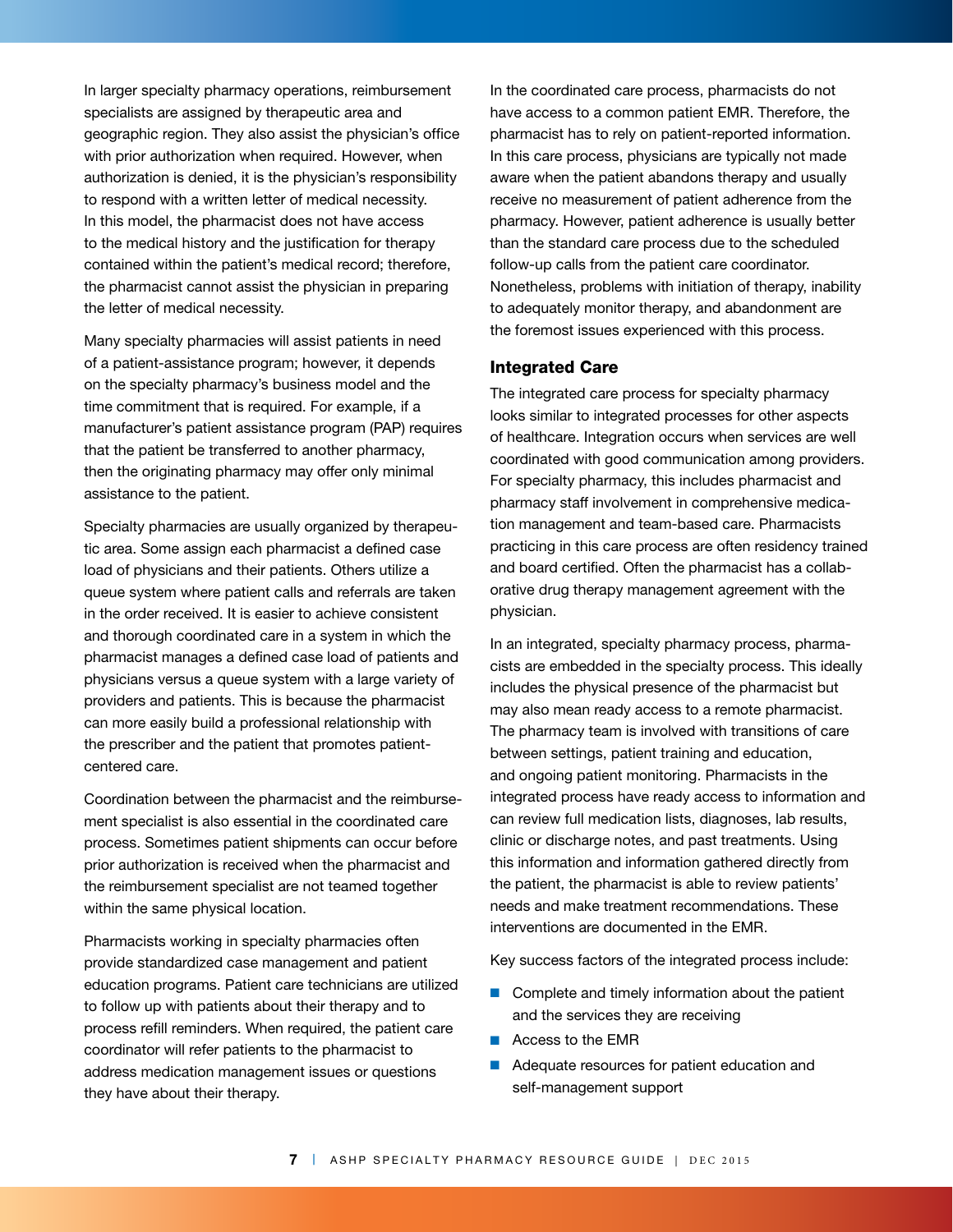- $\blacksquare$  The ability to measure and report on the quality of care
- A culture of teamwork among staff and physicians

In addition to clinical intervention, the integrated care process generally includes the pharmacy team in coordinating nonclinical functions. This often comprises services described in the coordinated care process including reimbursement tasks such as obtaining prior authorization or obtaining alternate funding for medications. As an integrated part of the team, these functions can often be performed more quickly.

The integrated care process is most closely aligned with the Recommendations of the ASHP Foundation Ambulatory Care Summit. The recommendations call for interprofessional patient care teams and for pharmacists practicing on those teams to have the proper credentials.13 The integrated care process encourages collaborative drug therapy management with physicians in which pharmacists are allowed to write prescriptions, order laboratory tests, and coordinate care. It promotes standard care processes and seamless transitions across the continuum of care.

Lastly, in a truly integrated approach, medication dispensing occurs as part of the process. In addition to education, patients are able to receive their medication from the care team.

# **Strategic Planning**

Having a solid understanding of the health-system's preferred care process provides a background for strategic planning and determining the best business model to fit the needs of patients, prescribers, and payers. Appendix B outlines factors to consider and provides a decision tree to further assist in strategic planning of specialty pharmacy services.

Ideally the specialty pharmacy program is part of the overarching health-system plan; however, this can be managed as part of the pharmacy enterprise. It will be important to identify services that are already in place within the health system or that can be built using existing resources. It is also beneficial to know and incorporate accreditation requirements into the plan from the beginning to minimize surprises and revisions. Due to the swift evolution of the specialty pharmacy market, time to specialty pharmacy launch is an important consideration. Not only does the competition increase substantially, but for every 6- to 12-month delay the difficulty of program implementation also increases due to emerging payer and manufacturer restrictions. Consider the pros and cons of internal support for implementation versus external consultation to determine the most expeditious means of program roll-out.

Prior to implementation of specialty services, it is critical to identify areas of opportunity and resource needs to support patients and providers. An internal analysis can be completed by evaluating prescribing trends of specialty medications within ambulatory clinics and quantifying the patient and prescription volume by disease state and therapeutic class. This allows for effective clinic targeting approaches and will assist in return-oninvestment (ROI) calculations for new staff requests and program financial performance metrics. Drugs included in the analysis may be identified by reviewing existing specialty pharmacy contracts, identifying disease states of organizational importance, or focusing on centers of excellence within the organization. It may be beneficial to approach specialty pharmacy services by therapeutic area and determine predominate payers by therapeutic area. Because many specialty pharmaceuticals have a high number of drug interactions, some health systems have taken the approach of wanting to fill all of the patient's prescriptions, specialty or not.

Current standards of service for program initiation include prior authorization support, PAP support, and patient financial support. Implementation of these services synchronously with dispensing operations is necessary to offset the support clinics are already receiving from external specialty pharmacy vendors. These services must be marketed aggressively to clinic staff and patients to drive patient recruitment and internal pharmacy capture. However, the difficulty of integrating services with specialty clinics will be contingent on existing clinic relationships with external specialty pharmacy vendors who are already integrated and offer support services. The key in changing behavior is identifying how internal services are different, better, and will make staff workflows more efficient through a single point of referral and via the organization's access and use of the medical record.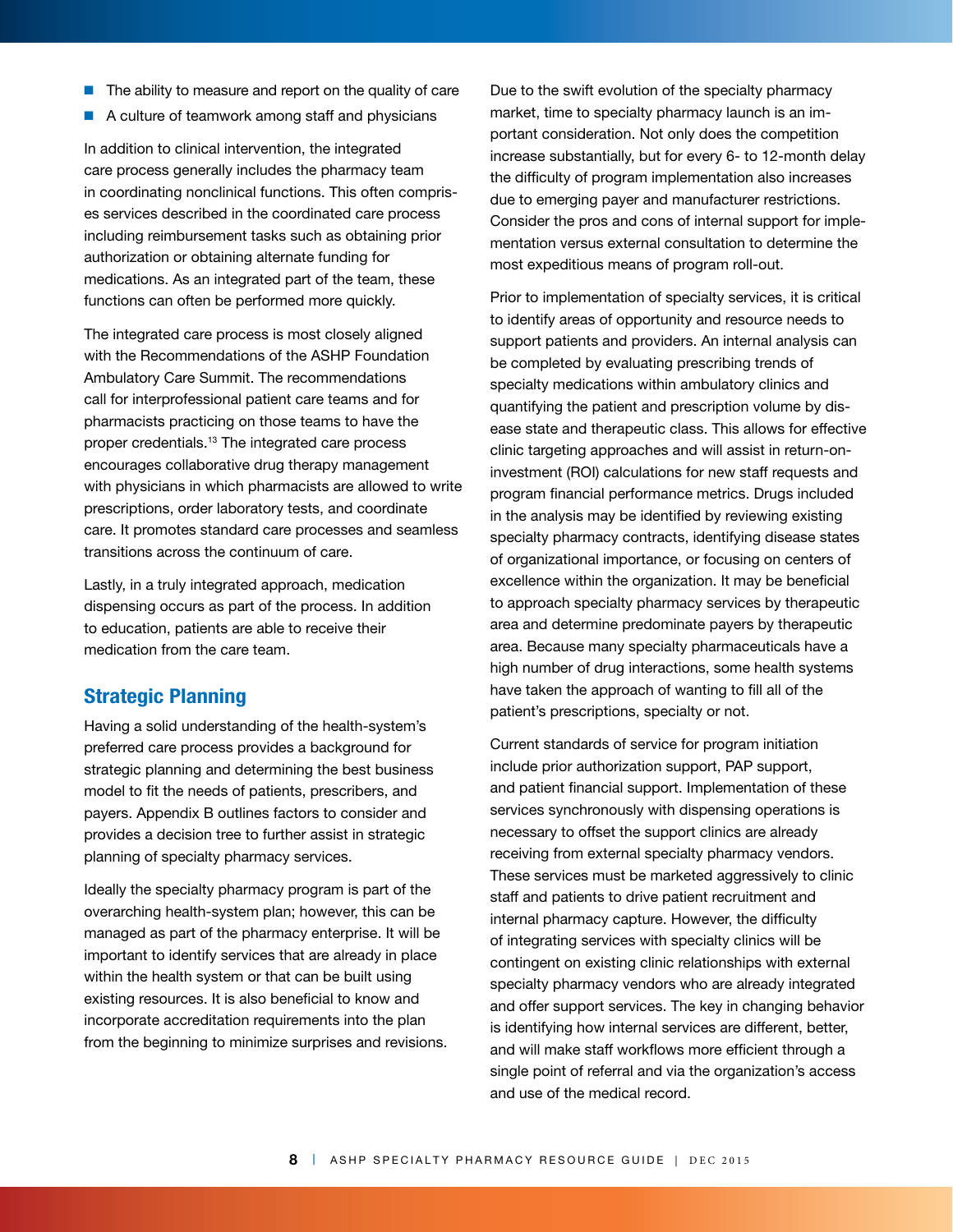Data analysis and financial tracking will lend long-term support for programmatic expansion and resourcing needs. Patient outcomes tracking and pharmacist interventions will provide necessary marketing information to clinic providers and physician leadership. It also provides critical information to support third-party payer negotiations and to share during discussions with pharmaceutical manufacturers. Without the development of data analytics to support overall operations, long-term programmatic viability is jeopardized as the payer marketplace shifts to outcomes-based measures to become more restrictive.

If the organization is planning to partner, outsource or even forgo a formal specialty pharmacy program, it is critical to determine if working with other entities will involve a short- or long-term agreement. Strategic planning in a nonformalized specialty pharmacy model should involve a timeline for implementation of an alternative model recognizing that doing nothing is not in the best interest of the organization or the patients. Long-term allowance of white-bagging, brown-bagging, or redirecting patients to other sites for specialty pharmaceutical administration introduces risk, results in loss of revenue for the organization, and adds to fragmentation of care.

Most organizations are not likely to fill 100% of specialty pharmaceutical prescriptions due to payer contracting and distribution networks. Health systems should develop an approach that includes at least appropriate initiation of therapy for patients with specialty prescriptions the hospital specialty pharmacy cannot fill.

# **Specialty Pharmacy Business Models**

Organizations evaluating the best option for addressing specialty pharmaceuticals will need to consider which business model meets the needs of providers and patients. This resource guide provides guidance on four prospective business models: (1) build; (2) partner; (3) outsource; or (4) manage individual patient risk (no formal specialty pharmacy program). Pros and cons of each model will be discussed in the section that addresses key domains relevant for all business models and how they relate to each specific model.

# **Specialty Pharmacy Build Model**

The "build" model of specialty pharmacy development refers to the organization developing and providing specialty pharmacy services to its patients. There may be situations or distribution/contractual requirements that necessitate patients to seek pharmaceutical care external to the organization, but the intent of this model is to provide comprehensive services to all specialty patients internally. Organizations have a unique opportunity to provide patient-centered specialty pharmacy services, which improve outcomes for their patient population, through access to the complete medication record, opportunities for face-to-face pharmacist-patient encounters, and the opportunity to provide specialty medications to the patient throughout the continuum of care.

#### *Special Considerations*

The "build" model requires careful consideration of resources needed to maintain service level expectations of patients, pharmaceutical manufacturers, and payers. Prospective monitoring of capacity and patient volume is critical to maintain scalability of service and avoid patient care interruptions. In short, this model will incorporate all aspects of specialty pharmacy listed in the specialty pharmacy definition, Table 1.

To be market competitive, this model requires capital investment for financial management (including both budgeting and accounts receivable [A/R] management), systems personnel (for diversification of roles including patient management and drug dispensing), and facility space (including refrigerated product and shipping supply storage). Incremental patient volume expansion and new contract inclusion will require careful evaluation of capacity and facility requirements. Constant monitoring and projections of specialty pharmacy growth is required to ensure service levels are meeting expectations.

#### *Examples of successful models*

Although constant monitoring and projections of specialty pharmacy volume is required, multiple strategies to meet service levels exist. Some organizations may choose to introduce a specialty model that has the capacity to service a large proportion of their organization from inception. In other instances, organizations may choose to utilize an "incremental" approach to specialty pharmacy services expansion in which existing resources (e.g., facilities, personnel) are leveraged until a critical mass of patients are obtained to warrant a significant capital investment.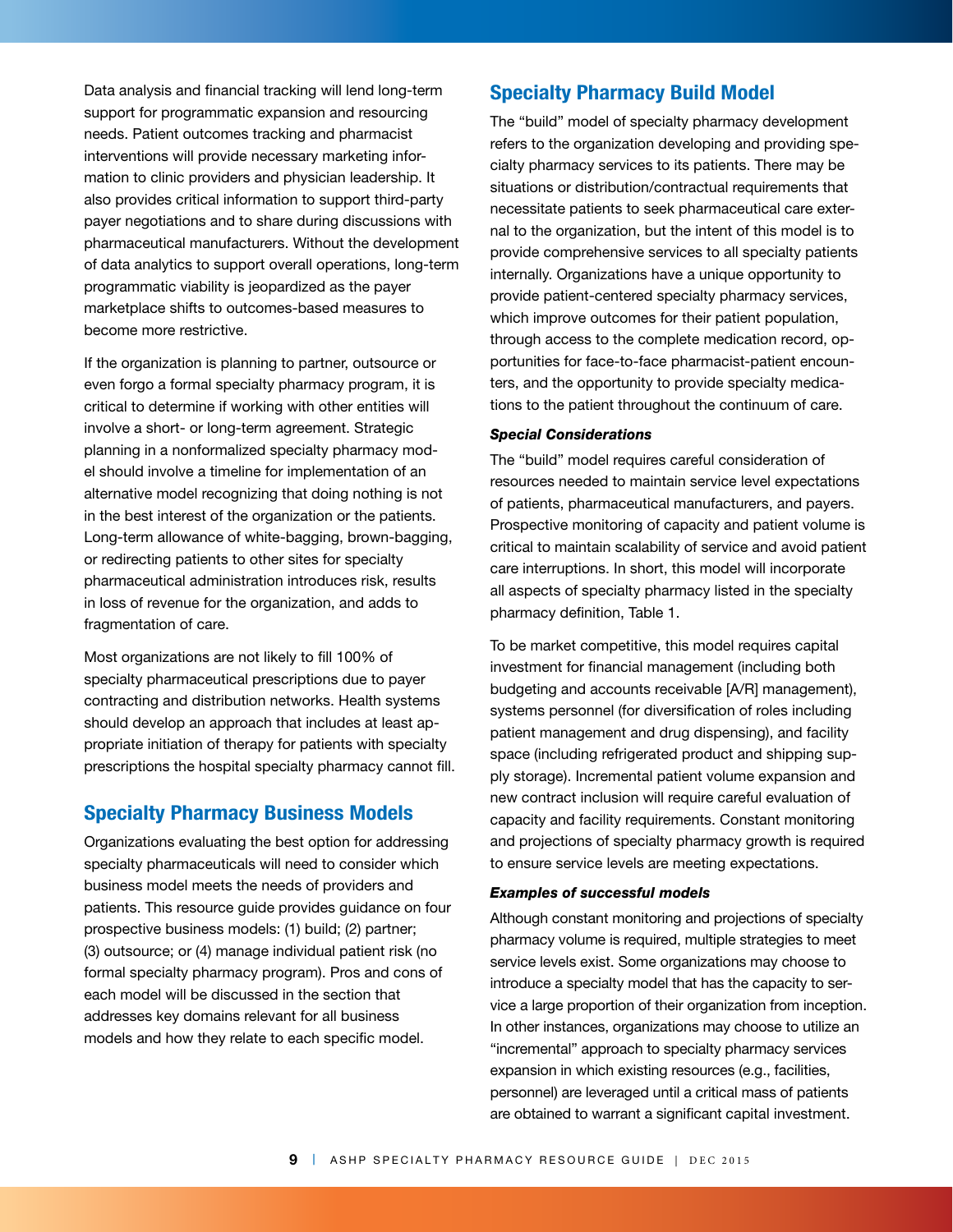#### *Care coordination*

The strength of the build model is the internal management of care coordination and care transitions for complex patients, and placing medication in-hand for these complex patients prior to discharge. Internal visibility of the full EMR allows pharmacy staff to prospectively view upcoming appointments and coordinate medication delivery to align with appointments (e.g., lab, therapy education, follow-up), and most importantly, provides pharmacists with the information needed to make meaningful interventions. The presence of internal specialty pharmacy services can decrease the likelihood of transitional issues, thereby reducing the organizational risk related to readmission rates and patient satisfaction (HCAHPS).

#### *Organizational infrastructure/systems*

Rapid implementation of the build model is possible by leveraging existing ambulatory pharmacy services. However, dedicated space to support ancillary services required for comprehensive services will be needed longterm. The timeframe for this build-out is dependent on current capacity for service expansion, ability of current pharmacy services to accommodate increased volumes, and existing capital for investment in resources needed to initiate the program. Product fulfillment requires, at minimum, access to product and to patient lives, and the ability to care for patients longitudinally. Those requirements are further described below:

Access to product: The ability to provide specialty pharmacy services is contingent on being able to provide product fulfillment services for specialty patients, but it should not be delayed due to perceived lack of access to individual therapeutic agents. Comprehensive pharmacy services can be initiated with access to standard distribution medications, and access to limited distribution pharmaceuticals should be considered only when service level expectations (from the patient, pharmaceutical manufacturer, and prescriber perspectives) for the specific product can consistently be met by the organization.

Access to patient lives: Increasingly, third-party payer contracts are restricting pharmacy inclusion to narrowed specialty pharmacy networks. However, as is the case with access to product noted above, access to all third-party payer contracts should not delay implementation of specialty pharmacy services. Contracts may be targeted individually on a payer-by-payer basis or can be targeted through the use of a Pharmacy Services

Administrative Organization, which serves as a contracting solution for pharmacy members. Following implementation, coordinating medical and pharmacy benefit payer contract negotiations synchronously provides additional leverage for pharmacy benefit contract inclusion.

Ability to care for patients longitudinally: Prior to the implementation of specialty pharmacy services, establishment of home delivery services (with product delivery and tracking capability) is critical for long-term patient management. Specialty medications are typically taken chronically, often require cold-chain distributional requirements and may require distribution to patients across broad geographical areas. Careful consideration and capacity to support these requirements is critical to providing comprehensive service. Shipping services must ensure that product integrity is unaffected by pharmacy operations and that refrigerated medications can be delivered in a timely and temperature-controlled manner.

## *Patient care services*

The key differentiator between specialty and traditional ambulatory pharmacy services is the patient care services provided after initial product fulfillment. Specialty pharmacy operations require longitudinal patient management and monitoring—the majority of which is done via telephone. This requires the implementation of a dedicated role or focus on patient outreach and management, refill intake, and patient care services. As services grow, a centralized call center should be considered for these services. Increasingly, specialty pharmacy contracts require patient access to a pharmacist 24 hours/day, 7 days/week. This requirement can be accommodated by a variety of means and should not be a significant decision point when deciding to proceed with implementation.

Integration of pharmacist-based patient management with call center operations is critical for longitudinal patient management. Pharmacist involvement at the point of new patient intake should include confirmation of patient condition (i.e., appropriateness of the medication prescribed for the patient), a comprehensive medication review for the patient (i.e., inclusive of medications being ordered by providers internal and external to the organization), disease state education as necessary to support patient engagement, and patient goal/expectation setting.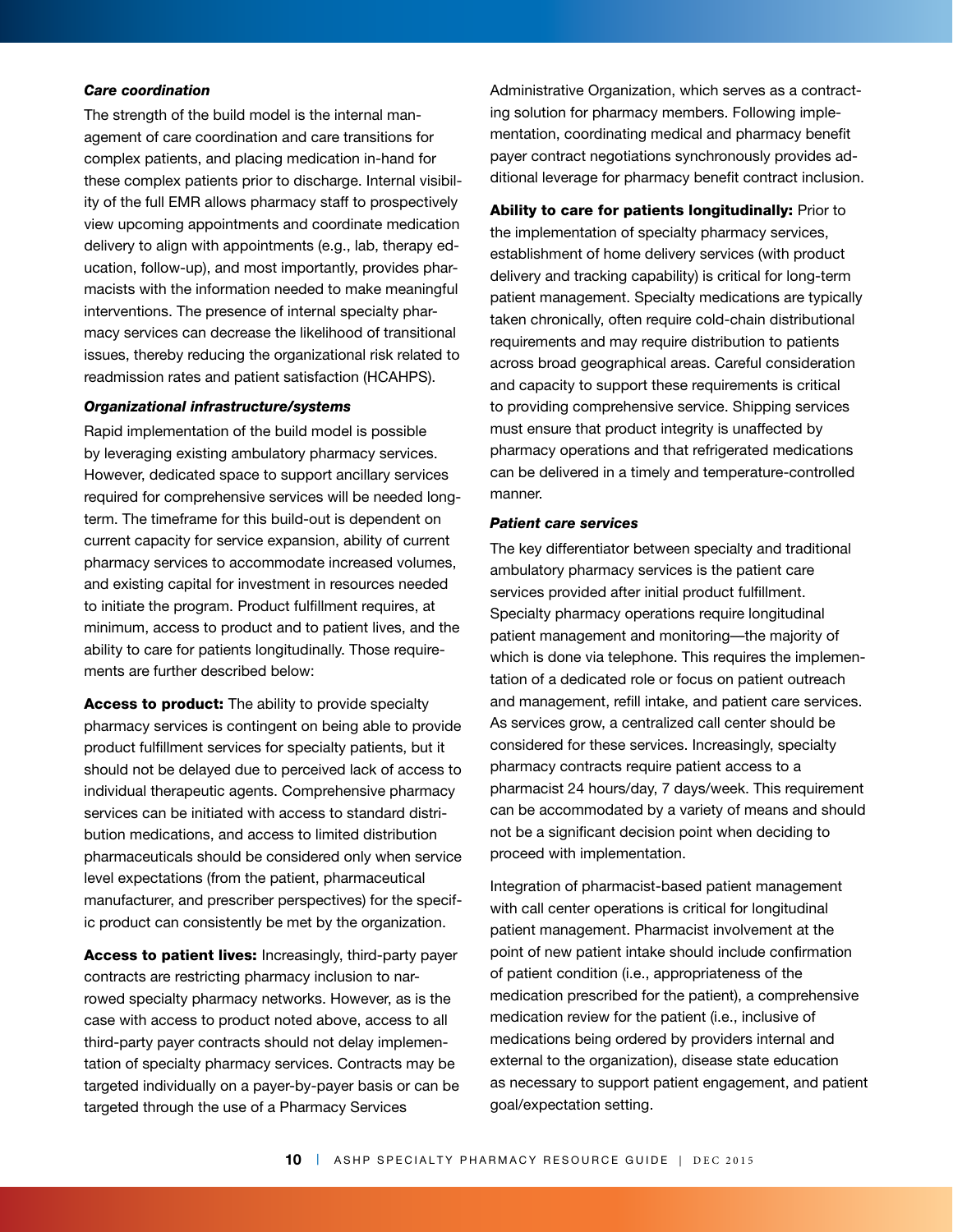Data collection and management is a core component of performance improvement planning to assess the cost of care, identify additional opportunities for growth (with third-party payers and pharmaceutical manufacturers), and identify opportunities for service improvement. Data management surrounding compliance rates, patient outcomes, and patient and provider satisfaction should be hallmarks of any program and feed directly into performance improvement initiatives. A long-term focus on data reporting and quality will be mandatory for future payer contract inclusion and support for service expansion within the organization.

#### *Personnel*

The implementation of specialty pharmacy services requires the integration of several layers of staff providing complementary patient and provider support roles. All staff, including pharmacy department management, will require training in specialty disease states covered by the program. Specific training regarding relationships between patient management and drug distribution processes may need to take place. Few specialty-specific training programs exist, necessitating the development of an internal training and credentialing program for employees.

The optimal ratio of technicians to pharmacists is best determined on a case-by-case basis and may be influenced by the organizational decision to integrate pharmacists within ambulatory clinic settings. Technician roles are typically broken into area of positional support: Prior Authorization, Call Center, Operations, and Patient Support. Pharmacist division of responsibility is similar to those previously described and may include Clinic, Operations, and Call Center.

Due to the breadth and visibility of specialty medication provision within organizations, it is often necessary to have dedicated management staff who can manage the complexity of operations. Again, the ratio of management to staff cannot be quantified and should be reviewed on a case-by-case basis. Irrespective, the resourcing of management personnel is equally as important as resourcing technician and pharmacist staffing pools appropriately to maintain a high level of patient support.

# **Specialty Pharmacy Partner Model**

Sometimes a health system may decide to operate a specialty pharmacy but finds strategic value in partnering or contracting with another entity to offer the full range of services required for an accredited specialty pharmacy. This section discusses that model.

Institutional-specific needs will determine which services are needed from a partner. Services that could be offered by a partner include call center management (during operating hours or after-hours), prior authorization and PAP program support, contracting, case management, clinical support, staff training and education, fulfillment (complete or therapy-specific due to limited distribution), etc. The degree to which an organization decides to partner often varies based on the organization's desired time to market, existing infrastructure, health-system priorities, and in-house specialty pharmacy expertise.

#### *Special Considerations*

It is critical to find a partner that is aligned with the mission and goals of your organization. The service level agreement needs to contain service level requirements, a process for regular feedback that demonstrates acceptable service levels are being achieved and possible penalties for nonperformance.

#### *Care Coordination/Transitions*

It is important to note that this model could make some aspects of continuity of care for patients receiving specialty pharmaceuticals more challenging depending on the specialty pharmacy services, hand-offs, and service levels that are provided by the partner. The health-system pharmacy should consider what processes need to be put in place to ensure the best possible care coordination because it is likely future acute care and other outpatient services will be provided by the health system. The information in Appendix C will aide in identifying critical areas to address in selecting a partnering option.

#### *Organizational Infrastructure/Systems*

Similar to the build model, all fulfillment and patient care services will need to be met by the licensed health-system pharmacy. Determining who provides these services and the manner in which they will be provided will need to be addressed. There needs to be a clear understanding of which entity is responsible for each service of the specialty pharmacy enterprise. The overall responsibility, oversight, and accountability will fall under the control of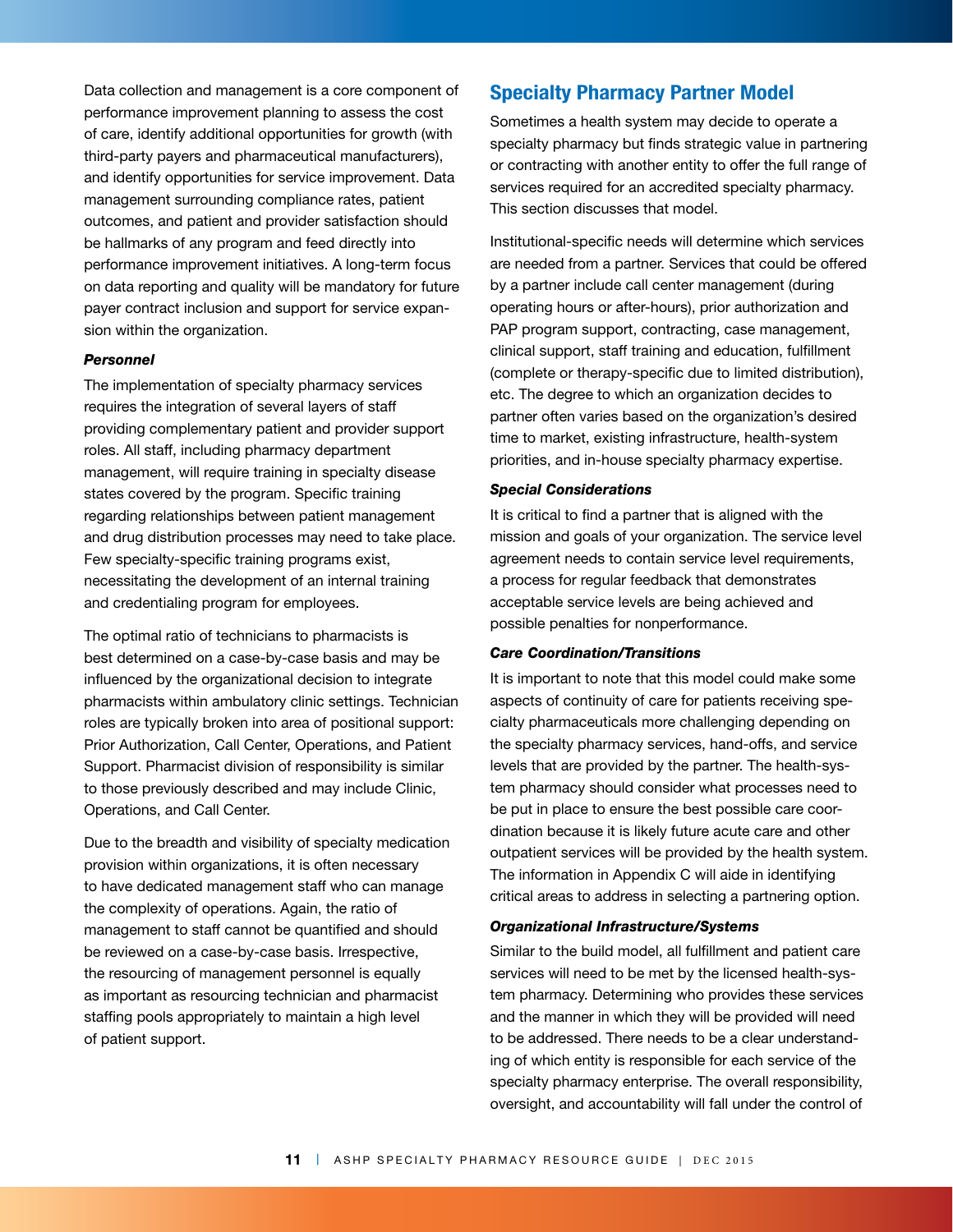# **PARTNER MODEL**

#### Health System Specialty Pharmacy Example

A specialty pharmacy vendor provided a proposal to health-system administration to establish on-site pharmacy services in the health system's cancer center for one-third of the gross profit. The cancer center was a 340B child site of the Disproportionate Share Hospital (DSH). The health system's Director of Pharmacy proposed establishing a health-system-owned specialty pharmacy. Due to the revenue potential in the vendor's proposal, the health-system administration gave the Director only 90 days to establish the service. The health system had an outpatient pharmacy but none of the specialty infrastructure to support a specialty pharmacy program. The Director contracted with a channel partner (to provide business intelligence/ business value (BI/BV), prior authorization and PAP support, as well as a 24-hour call center and case management). The health system's retail pharmacy filled the specialty prescriptions. A partner pharmacy, as a contract pharmacy for the DSH, filled many of the prescriptions for the specialty products to which they had no access. These prescriptions were private labeled with both the healthsystem name and the specialty pharmacy name. Until the pharmacy could establish their own infrastructure, they utilized the contract specialty pharmacy as their channel partner.

pharmacy services. This is imperative so that the specialty service is aligned and integrated with the overall goals and strategy for the pharmacy enterprise.

An ideal structure would have the specialty pharmacy staff, including all partner services, reporting to the specialty pharmacy director (manager or lead) and the specialty pharmacy director reporting to the overarching health-system pharmacy leadership team. Key stakeholders for this model include the department of pharmacy (system pharmacy leaders, ambulatory pharmacy, clinical pharmacy, supply chain pharmacy, and 340B leadership), finance, payer contracts, legal, compliance, communications, IT, quality/medication safety, and

physician and nursing leaders from specialty clinics. A health-system innovation, strategy, or new business development group could also be an important ally. They may be helpful in aligning this program with the overall goals of the organization, assisting with organization awareness, and marketing and helping to kick start or fund the program.

#### *Personnel*

One of the advantages to the partner model is reduced personnel needs. Many health-system pharmacies lack the staff resources and expertise necessary to appropriately plan and implement specific services. For instance, a new health-system specialty pharmacy may work to utilize existing staff by having a prior authorization technician who also provides fulfillment services during peak hours. That model might be practical in the short term, but it may inhibit long-term growth. An in-house specialty pharmacy would likely have to bring on more staff with specialized areas of expertise.

The partner model allows the health-system pharmacy to focus on leveraging its core competencies while leaving the management of services outside the system's expertise or ability to experienced partners contractually obligated to provide them. Because of this balancing of strengths across two entities, in the partner model it is crucial to ensure that necessary internal and external competencies are clearly identified, understood, and met. Internally, staff needs to understand the specialty pharmacy market, service expectations, accreditation standards, supply chain and inventory management unique to specialty pharmaceuticals, as well as the often complex clinical management of each specialty agent.

In addition, the health-system specialty pharmacy leadership needs to ensure that partners are aware of local brand and service expectations and maintain competency in all contracted specialty pharmaceuticals and services. Although many health systems have programs in place to keep staff updated on the clinical and operational aspects of new therapies, partners likewise need to ensure such competencies. A call center partner that is unfamiliar with the newest oral oncology agent will lack credibility to patients and providers. On the other hand, many partners may have disease state or even drug-specific competencies available for the health system's consumption should the health system lack the manpower or expertise to provide those on its own. Partnership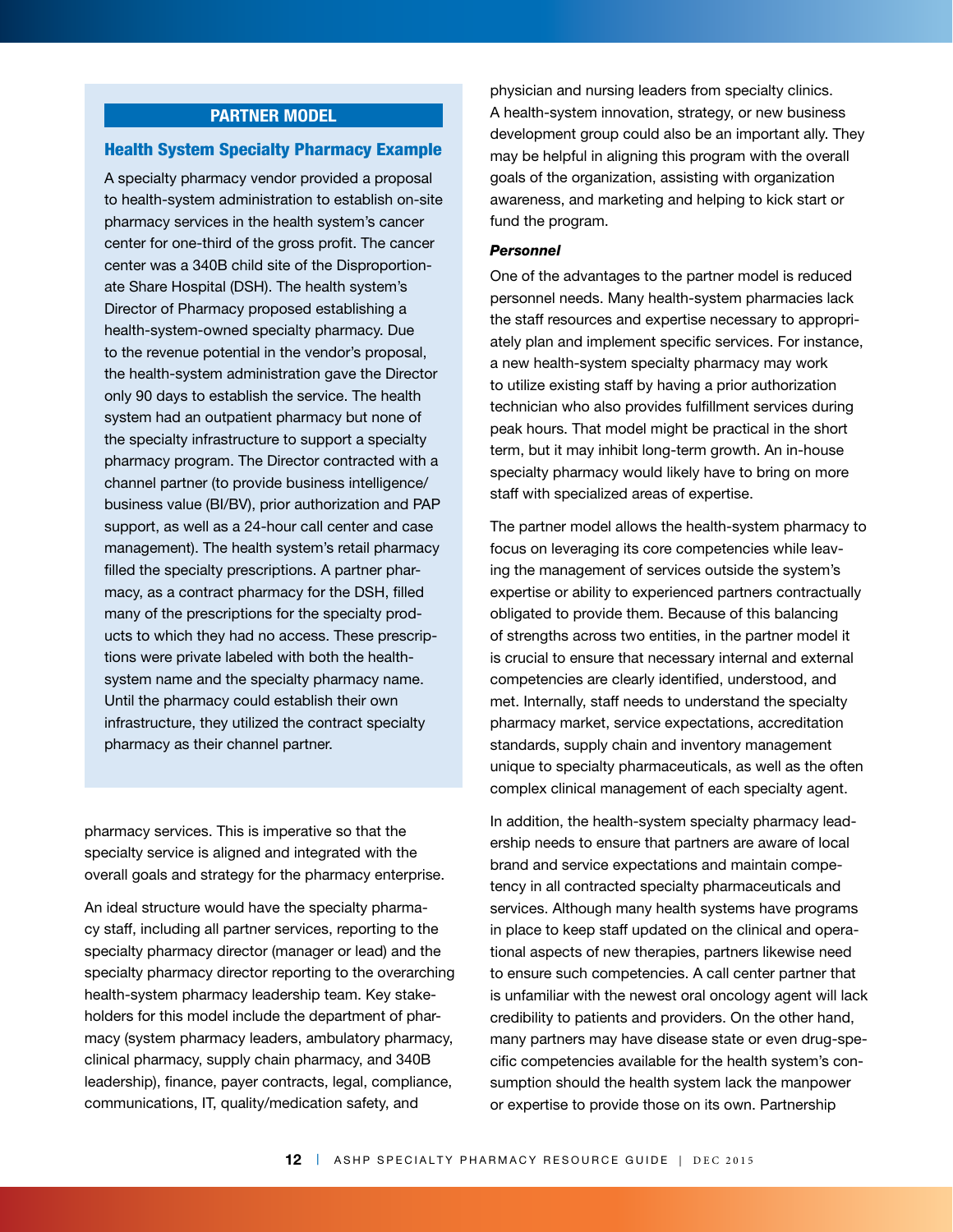contracts should include requirements for contracted staff to meet the competency standards of the health system.

# **Specialty Pharmacy Outsource Model**

The common definition of outsourcing is purchasing (goods) or subcontracting (services) from an outside supplier or source. In relation to specialty pharmacy, this would involve contracting with a vendor to provide all (or most) specialty pharmaceuticals and specialty pharmacy patient care services to the patients of the outsourcing health system.

# *Special Considerations*

Typically, organizations considering outsourcing the specialty pharmacy process have made the determination that they do not have the ability to provide specialty pharmacy services in-house. This may be due to limited access to capital, lack of significant specialty physician groups, no owned retail pharmacies, or some other organization-specific reason. In contrast to the true partnership model, outsourcing assumes you are not likely to internalize fulfilment or patient care services associated with specialty pharmaceuticals. Elements of outsourcing may be very similar to partnering with a specialty pharmacy, depending on the ultimate goals.

# **OUTSOURCING MODEL**

## Health System Specialty Pharmacy Example

A community hospital has six oncologists, four gastroenterologists, two rheumatologists, two infectious diseases specialists, and no retail pharmacy services. Realistic options for these practices are either a specialty pharmacy provider—it could be a contract pharmacy if the hospital owns the practices and they are 340B child sites—or it could be a hub service that will provide the BI/BV, prior authorization, PAPs, and other support the patient needs. These hub services are paid by the specialty pharmacies for transferring the prescription to them, which is how they make their money.

#### *Building a Successful Model*

Perhaps in the outsourcing model more so than other models, the goals must be clearly understood by all stakeholders before the appropriate factors can be considered for implementing this model. Three questions to ask regarding the organization's goals:

- 1. Is the organization interested primarily in reducing drug spending associated with employees because the organization is self-insured?
- 2. Does the organization want to take advantage of 340B eligibility?
- 3. Does the organization desire more standardization of care coordination across the organization's physician practices?

Once the organization's goals are clearly defined, the priorities in seeking out vendors can be set.

Contact potential vendors and ask specific and detailed questions about the services they provide and their ability to meet your hospital's unique needs. It is important to determine if a vendor is Utilization Review Accreditation Commission (URAC) or Accreditation Commission for Healthcare (ACHC) accredited. Many group purchasing organizations are currently offering specialty pharmacy services to their members. Wholesalers may also offer specialty pharmacy services through a subsidiary. Take care to find a company that can cover all patient populations that are important to your health system, either within their own company, or through collaborative relationships with other companies. Many also offer cobranding, allowing a hospital or health system to have its name and logo placed on promotional literature and prescription labels along with the name of the specialty pharmacy. Key questions to cover within a request for proposal (RFP) for outsourcing vendors are included in Appendix C.

#### *Care Coordination/Transitions*

It is important to note that this model could make some aspects of continuity of care for patients receiving specialty pharmaceuticals more challenging depending on the specialty pharmacy services, hand-offs, and service levels that are provided by the partner. Simply put, this model makes provision of integrated care more difficult. The health-system pharmacy should consider what efforts and processes need to be put in place to ensure the best possible care coordination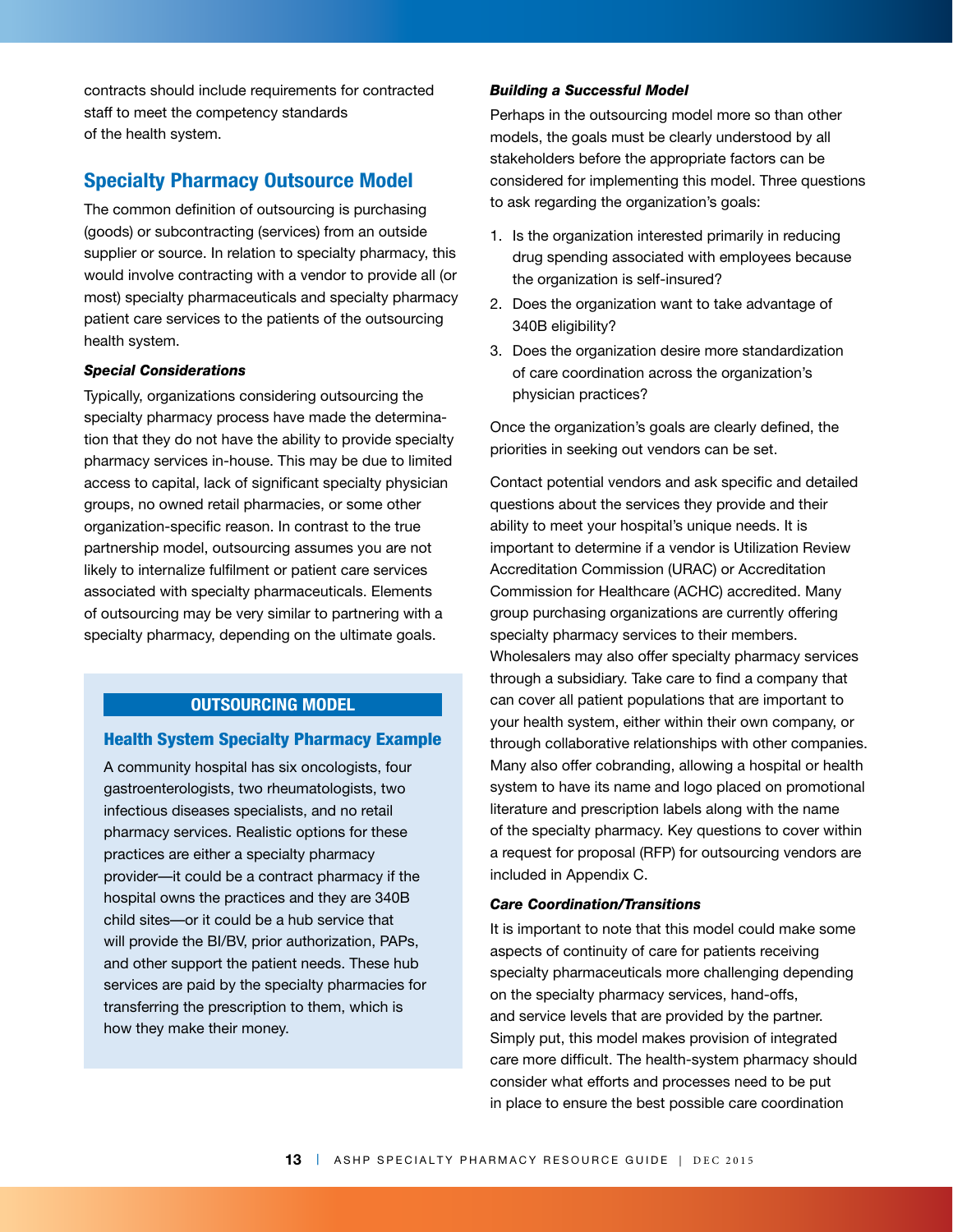because it is likely future acute care and other outpatient services will be provided by the health system. The information in Appendix C will aide in identifying critical areas to address in selecting an outsourcing option.

#### *Organizational Infrastructure/Systems*

Infrastructure needs will depend on whether or not the health system or hospital will be filling any specialty pharmaceuticals onsite. The organization must determine which specialty pharmaceuticals will be outsourced and how many different specialty pharmacies will need to be under contract to meet the needs of the patient population. Each specialty pharmacy will likely have different policies and procedures for fulfillment of specialty pharmaceuticals, so the internal organization may need to adapt to work with multiple outsourcing vendors.

Delivery of specialty pharmaceuticals to the organization needs to be evaluated to determine if state laws allow products to be shipped in from out of state, and if so, what the licensing and regulatory requirements are for mail-order pharmacies and pharmacists working at those facilities. If products are outsourced to in-state vendors, transportation of these items must still be evaluated, and turnaround time added to workflow considerations. Outsourcing of patient care services requires careful consideration of ease of use for intake, call centers, and/or hubs for both patients and providers. Vendors may provide mobile applications and/or web portals for managing their products. A careful assessment of these services is needed to determine how they will integrate into existing workflow and to validate data safety and Health Insurance Portability and Accountability Act compliance. Stakeholders that will utilize various patient care services being outsourced should be represented during the decision-making process. Provision of data management and reporting of metrics should be evaluated by the end users of each, both healthcare professionals and patients.

# **Manage Individual Patient Risk Model (No Formal Specialty Pharmacy Program)**

This model represents facilities that have no formal arrangement to oversee specialty pharmaceuticals or specialty pharmacy services. Specialty pharmaceuticals brought onto the campus of a hospital or health system under this model would be dealt with in a white-bagging format, previously defined as a specialty pharmaceutical being delivered by an off-site specialty pharmacy directly to the location where it will be administered, or through brown-bagging; delivery of a specialty pharmaceutical by a specialty pharmacy directly to the patient, who then brings the drug into the health system themselves as a "patient own medication." Both white- and brown-bagging bring medications into a hospital or health system without the institution's direct oversight. Although this practice is similar to a patient bringing a "home medication" into the hospital, it differs in that many specialty pharmaceuticals have strict storage and preparation guidelines, which cannot be traced or guaranteed if brought into the system by a patient or delivered to the infusion center after being prepared outside the system. Further, the preparation of many specialty pharmaceuticals requires manipulation of the product within a cleanroom setting, which represents a risk for contamination that is not routinely a risk associated with existing "home medication" policies within the health-system setting.

It is possible that an organization may find itself in this situation when the first patient arrives with a specialty pharmaceutical. In this era of exploding growth in the specialty pharmaceutical marketplace, organizations should be ready for this reality and know what the policies and procedures are for handling such situations, even if the policy is not to accept them and to refer the patient elsewhere.

#### *Special Considerations*

If an organization makes the decision to not allow specialty pharmaceuticals on-site, this model requires the facility to establish a "hard and fast" rule of not allowing white- or brown-bagging, which can lead to situations where the patient is referred to a different facility/care setting. Without this policy decision in place, the pharmacy leader will be placed in a position of working in a reactionary mode as product arrives from outside sources. It is possible this may also generate legal/compliance concerns (e.g., regulations regarding "redispensing," pedigree).

A no-white-bagging policy is difficult to administer consistently across a medical center campus because of the number of potential points of entry. A product might be shipped and routed to a number of different mailing addresses or mailboxes and not even be recognized as a medication. In the event of brown bagging, the patient brings the medication to the clinic to be administered.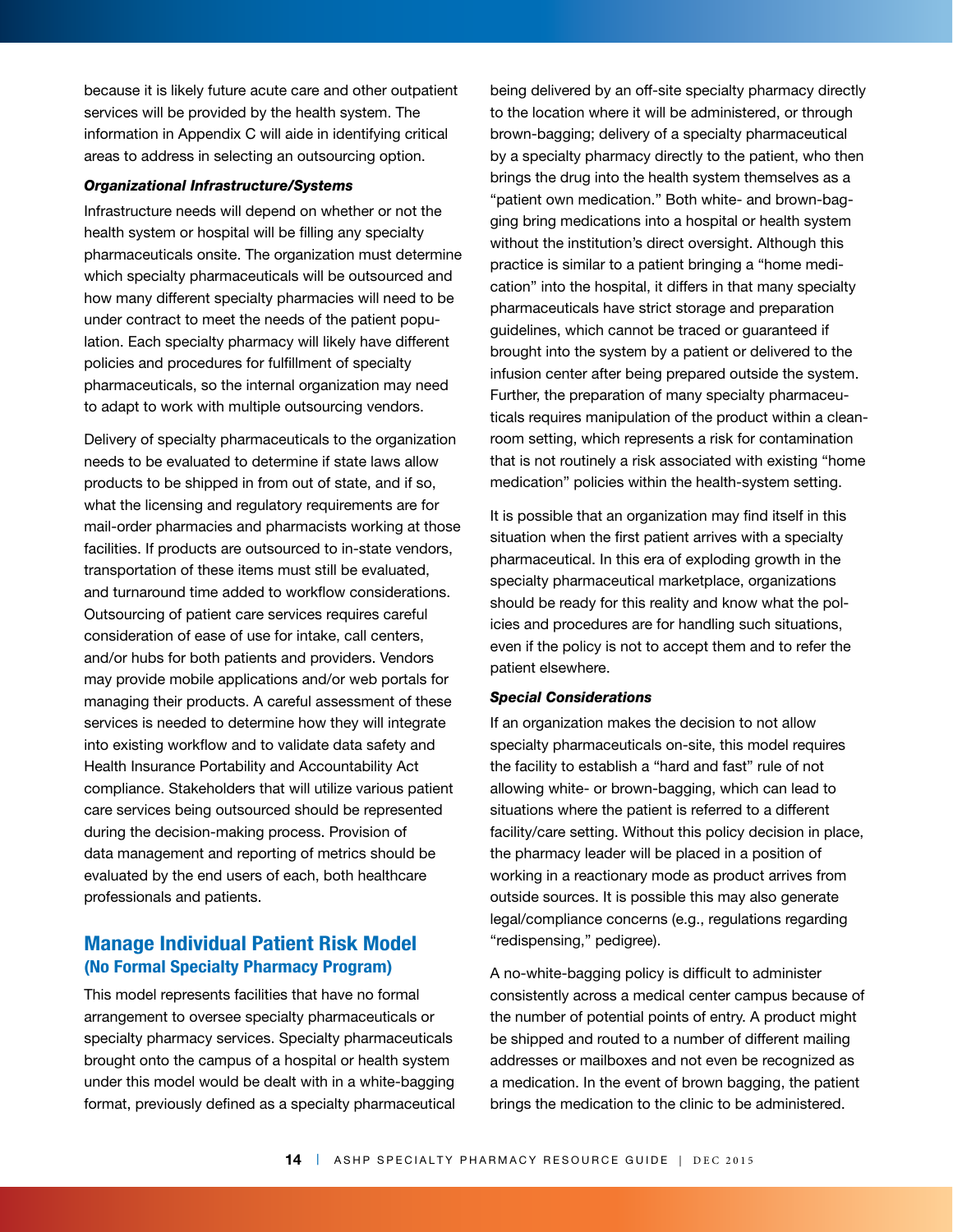Any healthcare facility with complex patients or highly specialized providers can expect to encounter a patient who is a candidate for a specialty medication. Making arrangements for this care to be provided at a specialty clinic or home infusion practice is one option. A properly planned "do-nothing" approach would require the healthcare facility to complete this type of "refer-out" planning in advance of encountering a patient. Alternatively, the health system could consider formalizing a service agreement, the outsourcing model, with an external specialty pharmacy service provider capable of procuring and preparing specialty pharmaceuticals on behalf of the patients of your facility.

#### *Care coordination/transitions*

The organization needs to determine how the patient will be referred out to another provider to receive specialty pharmaceutical administration and follow-up. Similarly, if a patient arrives at a point of entry with the medication in hand, all personnel need to know the policy and procedures for addressing the situation. Care coordination can be very challenging because the health system is in a more reactive position based on situations such as the patient's payer requirements and other provider's patient management processes. These policies and procedures for health-system staff should include prior authorization management, product storage, documentation in medical record, and product disposal in the event a product is not used for a patient.

## *Organizational Infrastructure/Systems*

Fulfillment: Specialty pharmaceuticals may arrive in a variety of dosage forms if the organization has not made arrangements with one specific specialty pharmacy service provider. Dosage forms may require additional manipulation prior to administration. Dosage forms may present with barcoding that is not readable by your organization's compounding and/or administration systems (BCMP and BCMA technology). The physical delivery of these products could come through a variety of courier services that would require coordination with other departments within your health system (e.g., loading dock, facilities, etc.) Many of these products require refrigeration, which places urgency on how quickly they are identified and moved into a refrigerated storage location. It is critical for organizations without specific arrangements with specialty pharmacy providers and/or payers to anticipate these challenges and develop procedures to reduce

risks and safely manage patients and medications (i.e., educate materials management and loading dock staff on critical nature of deliveries and/or have pharmacy staff routinely check with these areas daily).

#### *Personnel*

Personnel are likely to be impacted even if the organization determines fulfilment and utilization of specialty pharmaceuticals will not occur on-site. Personnel at most likely points of entry (i.e., infusion centers) must be notified of the health-system's policies and procedures for white- or brown-bagging specialty pharmaceuticals.

# **Legal and Regulatory Considerations**

In analyzing an institution's current and future approach to specialty pharmacy, it is critical to first understand both the big picture and the details of applicable legal and regulatory considerations. The legal and regulatory framework will help guide and structure the institution's eventual approach, regardless of what model the institution chooses to implement.

A gap analysis of state and federal regulations as related to the provision of specialty pharmacy services should be a first step in planning or improving the institution's approach to specialty pharmacy; and policies and procedures consistent with that gap analysis should be developed to support the identified scope of operations. Providers must also consider Risk Evaluation and Mitigation Strategies (REMS) requirements for specific products, and the organization must create policies and procedures to ensure and monitor adherence to established internal policy and procedure documents as well as FDA-mandated REMS and regulatory requirements.

Within the specialty pharmacy marketplace, there are three primary accreditors focused on specialty pharmacy operations. Although all accreditors are focused on standardization of service and elevation of patient care services, third-party payers and manufacturers may note specific accreditations within contract language. The decision of which accreditation is most appropriate and when to accredit does not have clear answers. Generally, accreditation is not required for implementation of specialty services unless contractually required by the primary regional payer within an organization's care area. In the absence of a specific requirement, accreditation should be pursued at an appropriate timeline following the implementation of specialty pharmacy services.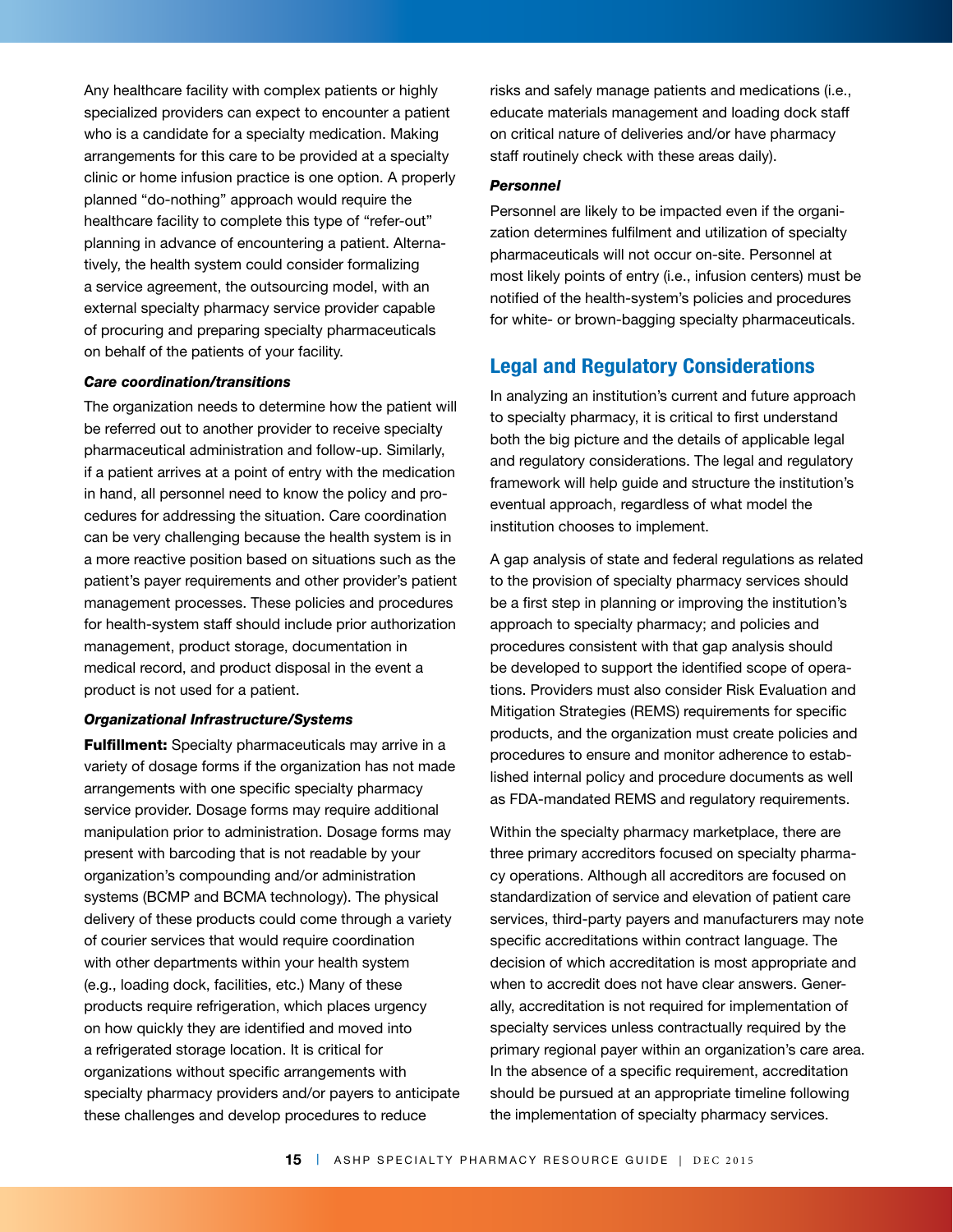## Specialty Pharmacy Accreditation Agencies

- ACHC www.achc.org
- Center for Pharmacy Practice Accreditation (CPPA) http://pharmacypracticeaccredit.org
- **N** URAC www.urac.org

In the case that it is pursued at program initiation, it is critical to understand any accreditation restrictions based on limited scope of services or disease states covered by specialty pharmacy programs.

Specialty pharmacy accreditation is an important consideration for the partner model. Accreditation standards are a valuable resource to health system pharmacy leaders to ensure that all regulatory elements are in place; those controlled internally and those provided by a partner. If one of the goals of an institution implementing the partnership approach is to become an accredited specialty pharmacy, it is important to remember that the onus of ensuring all accreditation standards are met is on the accredited health system. The health system must be able to confirm that each partner is, at a minimum, providing services at the level contractually agreed upon. Detailed Business Associated Agreements and Policy and Procedures documents outlining the legal and practical relationship between the health system and the partner services will be critical to accreditation. These documents must also take into account any services provided across state lines that require the third party to carry licenses from multiple states.

The accrediting body will expect the health-system specialty pharmacy or any entity providing services on behalf of the health-system specialty pharmacy to meet the regulatory statutes laid out in the accreditation standards. Therefore, careful selection of partner services and validation that such services meet the accreditation standard initially and in an ongoing manner is essential.

It will be vital to work closely with internal legal and compliance departments when establishing relationships with partners. These departments will provide guidance as relationships are established to ensure that all necessary contracts are completed and patient health information (PHI) is protected. The extent of the partnership will determine the degree to which legal

considerations need to be investigated. For instance, there will be unique requirements for partners that need access to PHI or health system dispensing system or EMRs, those that provide proprietary electronic systems for case management and those that are doing business as the health system in their capacity as a partner (Table 3). Experience has shown that comprehensive education for health-system leadership will be critical, particularly when entering into a contractual relationship in which PHI is exchanged.

# TABLE 3

# **Patient Health Information Considerations**

- $\blacksquare$  Considerations with channel partners about the extent of use of PHI and ownership of data
- $\blacksquare$  Considerations with PhRMA about the extent of use of PHI (for example, marketing and risk management)
- $\blacksquare$  State regulations (for example, some states prohibit sharing prescriber information)
- $\blacksquare$  Considerations with data aggregators and the de-identification of data before it is transmitted to a pharmaceutical manufacturer
- $\blacksquare$  Use of business associate agreements to limit the use of PHI

PHI = patient health information; PhRMA = Pharmaceutical Research and Manufacturers of America.

Health systems may determine that the submission of specialty pharmaceutical utilization data to payers or manufacturers warrants a strategic partnership rather than a less formal relationship. This data is valuable to payers to ensure appropriate use and to manufacturers to monitor and evaluate institution and market-specific trends. Payers may require this information for the specialty pharmacy to remain in network. Manufacturers may require this information to allow the health-system specialty pharmacy to purchase a limited distribution pharmaceutical or may offer special financial incentive for providing it. Many health systems will be cautious about sharing de-identified data and may lack the necessary expertise to mine and format the data correctly.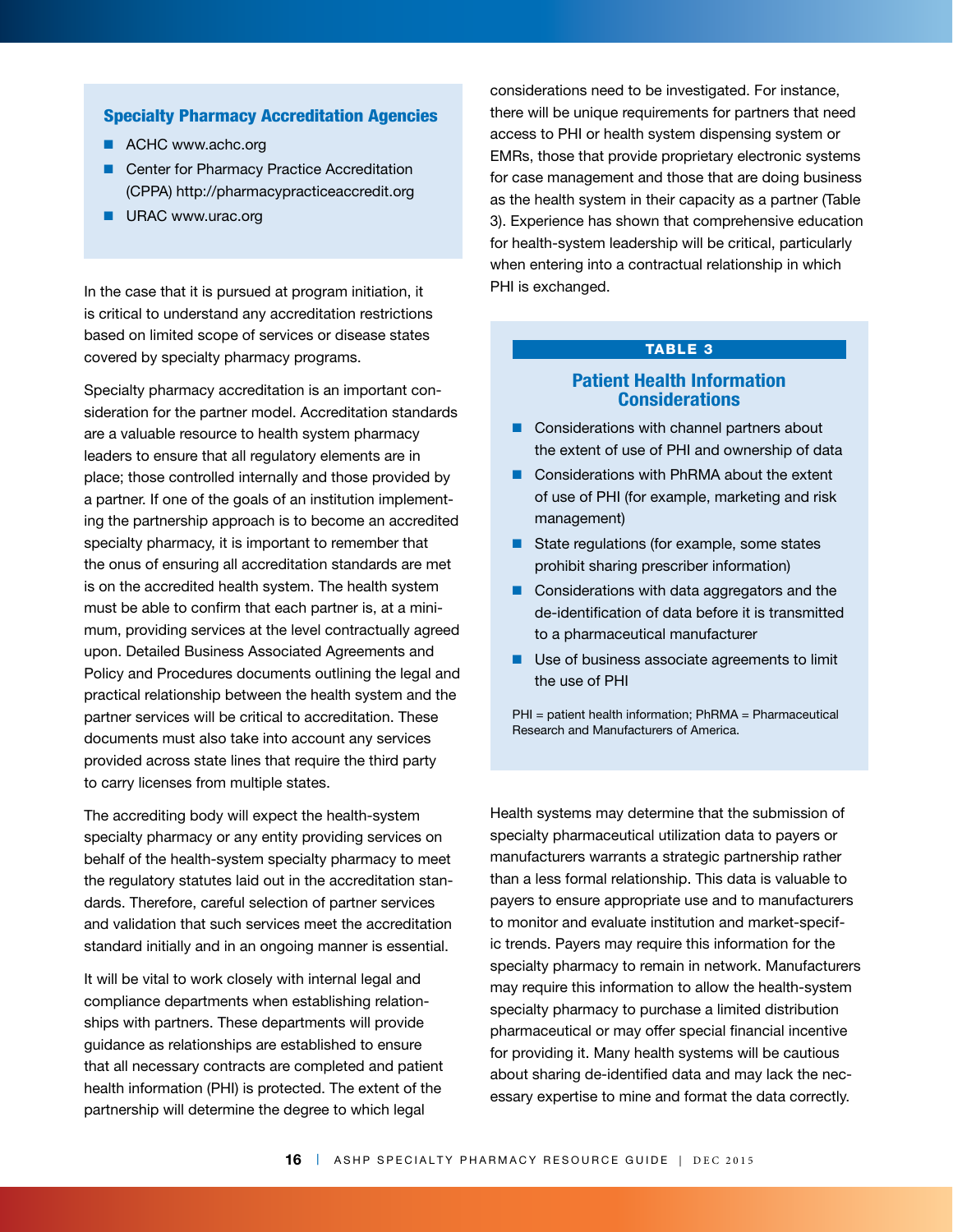Therefore, direct contracts with manufacturers should be carefully vetted internally to ensure all parties in the health system have a high level of tolerance for the terms of the contract and that appropriate infrastructure is in place, internally or through partners, to meet all the data reporting elements required by contract. Third-party case management software may be used to query large patient populations and can be easily formatted for submission on request. It is critical that any partner relationship maintain data elements that may be needed for future reporting.

Health-system specialty pharmacies need to be prepared for managing third party audits, including those conducted by governmental payers. Although audits can be managed internally, partners can provide necessary expertise and manpower to complete audits successfully. Such audits often seek to ensure appropriate utilization. Given the high cost of care, payers are keenly interested in ensuring that specialty pharmaceuticals provide value and are used efficiently and appropriately. Audits often seek remuneration for inappropriate use. Thus, working closely with the institution's legal department and internal auditors or external firms who are familiar with local third-party and government payers is an important strategy health systems may employ to protect revenue streams and remain compliant with all oversight and governing agencies. Just a few incorrect claims can have a significant negative impact on a specialty pharmacy program. Therefore, establishing the appropriate expertise and resources to manage the complexity and volume of audits is essential.

Organizations choosing not to have a formal specialty pharmacy model must involve legal and risk management departments in the decision-making process because the implications in these areas have the potential to be significant. A hospital or health system allowing white- or brown-bagging needs to consider the risk to the organization and the patient of allowing this practice with no direct oversight of the medication preparation or storage. Conversely, the organization needs to evaluate the risk of not providing care to patients requiring specialty pharmaceutical administration and the introduction of fragmented care into the system.

Specialty pharmacy regulations continue to evolve, and organizations involved in the delivery of specialty pharmaceuticals and specialty pharmacy services must keep abreast of current legislation.

# **Preparing a Business Plan and Financial Analysis**

No matter what model an institution chooses, specialty pharmacy represents a substantial budget consideration. No organization should decide on a specific approach to specialty pharmacy without carefully considering the business case for or against each model. There are key decision points that should not be overlooked during the creation of a business plan. This section contains practical information and details to aid in the preparation of a business plan and an assessment of financial impact to the organization based on various scenarios. A business plan should examine the options of building, partnering, or outsourcing with the advantages or disadvantages of each, the proposed solution, the rationale for this solution, and the risk involved in implementing and in not implementing the solution. In the event the health-system plans to redirect patients to receive infusions in a different facility or care setting, the organization should evaluate and document the financial impact of reduced volume.

A business case supporting one or more specialty pharmacy model options should address these core areas; market conditions, capabilities, and resources within the organization; philosophy of care processes most aligned with the organization's goals; and alignment with the organization's desires and risk tolerance. The domains discussed in this guide under each business model should be considered in the business plan. Additionally, cost/benefit assessment and decisions will need to be made as elements of the business plan are formulated and assigned revenue and expense values. An understanding of the payers and the difference between medical and pharmacy benefits will be helpful in conducting a financial analysis.

An effective business plan will create a framework that describes the feasibility and profitability of pursuing a specific approach to specialty pharmacy. Answering the key questions required to complete a business plan will provide the structure and discipline to thoroughly think through the most accurate projections and strategies.

The framework included here as Appendix D can provide a guide in analyzing the areas mentioned above, doing organization and region-specific research, collating data and assumptions, projecting start-up costs and ongoing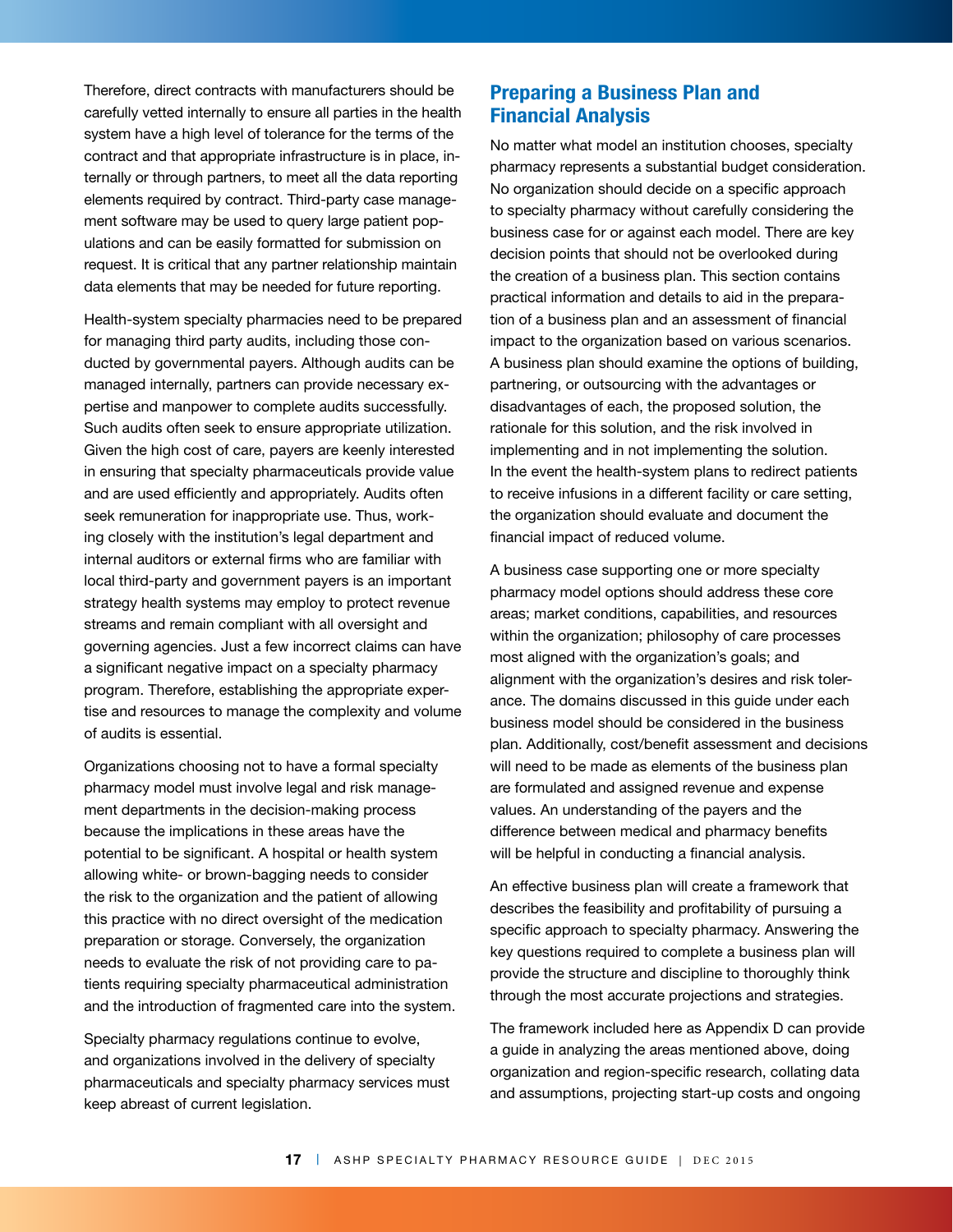cost of operations, and incorporating strategic relevance for organization. Each organization will have a different analysis, given that such analysis relies heavily on organization-specific measures such as prescription fill rates, cost to obtain and manage prescriptions and patients, and bottom-line margins.

Creating a specialty pharmacy business planning committee can be invaluable in engaging in the business plan/financial analysis process. This committee should include at least one sponsor from the administrative team and members from the medical staff, finance department, clinic practice management staff, and the contracting department.14 It is also important to identify an internal coach and supporter from finance and payer contracting, as well as facilities management. The finance team can be a vital resource for planning inventory, managing cost and revenue, and managing relationships with third parties. That said, a healthsystem finance team may be unaccustomed to the significant gap between purchasing, processing third-party claims and collections.

Applying basic financial management principles along with a keen understanding of the specialty pharmaceutical market, an organization can be clinically and financially successful in providing specialty pharmacy services. Typically, payers require prior authorizations for specialty drugs to manage inappropriate utilization of medication. One core tactic for remaining financially sound is for a specialty pharmacy to directly provide, or partner to provide, benefits investigation and management of prior authorizations. Doing so in-house or with a partner reduces risk to the institution. Given the high cost of specialty pharmaceuticals, some institutions are cautious about purchasing and dispensing new products. Having a strong degree of confidence in an internal or partner benefits investigation/prior authorization program will alleviate the concern and mitigate much of the risk associated with the significant expense of specialty pharmaceuticals, because reimbursement is authorized prior to dispensing.

For patients who are uninsured, underinsured, or who have been denied coverage of a specialty pharmaceutical by their third-party payer, medication access services should be offered to decrease out-of-pocket expenses for the patient. Medication access services typically

consist of facilitation of PAP applications, assistance with identification of foundation funding sources, and consideration for organizations' charity care programs. Those services can be provided in-house or through partners. Health-system specialty pharmacies should be cautious about using hub services provided by manufacturers to provide benefits investigation or prior authorization support. These services are often designed to move business to a preferred specialty pharmacy or to a preferred network of specialty pharmacies. Instead, using internal or partner services to work directly with assistance programs and charitable foundations is advisable.

Due to the inventory valuation, revenues, and claim management implications of specialty operations, implementation of a dedicated A/R system and staff should be evaluated. Critical management of A/R includes: total A/R outstanding; percent of A/R aged over a specific period of days (i.e., A/R that is not likely to be collected); and bad debt (e.g., payer take-backs) as a percent of total revenues. Although dedicated A/R staff may not be needed at program implementation, consideration of current A/R services must be part of the pre-implementation gap analysis to identify areas of staffing support and organizational need. Many health systems will have the necessary functions to manage payer contracting and A/R internally. However, health systems may lack the manpower to manage high volume, high impact A/R.

Using partner-provided services to help manage A/R can be an important way to match revenue and expense and to ensure the minimization of risk associated with specialty pharmacy. Additionally, third- party services are available to help contracting departments navigate the complex PBM contracting space. Although healthsystem contracting departments often have significant expertise, the knowledge necessary to ensure the best reimbursement terms possible within the specialty pharmaceutical market and to advocate for inclusion in limited networks may not be an area of strength. Contracting consultants can help health-system specialty pharmacies ensure the best positioning possible in their local and regional marketplace. In a scenario where patients are allowed to bring in medications from an outside vendor, the health system would need to block the charge for the medication if it is provided by an external pharmacy that has already billed the patient's insurance plan. This often leads to a denial from the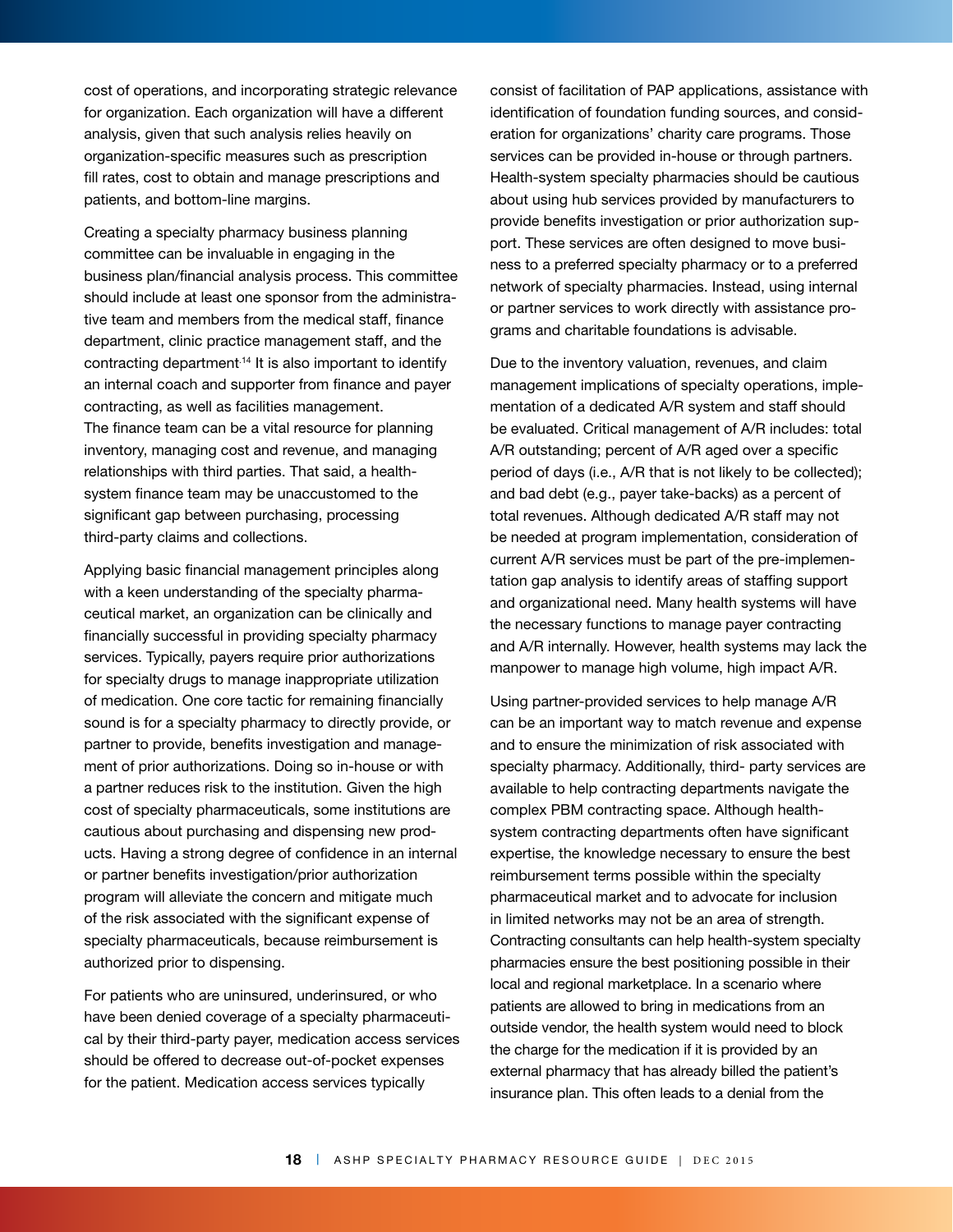patient's insurance company when the organization attempts to bill for the administration of the medication (e.g., claims are routinely denied when billing for dose administration but not for the drug itself).

Any financial analysis should include both a short- and long-term financial model with the demonstrated ROI. If the organization's short-term plan involves outsourcing or partnering, the analysis should include a discussion of the growth in size/scale necessary for reevaluation of the decision and reconsideration of building internally versus outsourcing. The health system should evaluate the balance between sharing the revenue opportunity with a third party versus investing in the resources and infrastructure to create an internal specialty pharmacy service. If a 340B program is part of the ROI, it is advisable to include financial models with and without 340B to demonstrate that there is benefit to be gained in both models.

The financial analysis for a partner model will depend on which specialty pharmacy services the partner will be providing. The overall analysis should ultimately be the same as for a build model. For example, there might be an annual fee to the partner or shared earnings that will need to be negotiated and included. There might be shared revenue if you are an investor in the partnership. The cost for each service provided by a partner and any revenue received from a partnership will need to be clearly defined in the financial analysis. It will be important to include partnership cost and revenue in the financial management of the program. The degree to which core business functions are provided through partnerships will determine the degree to which financial oversight will need to be managed. Similarly, in an outsourcing model, terms such as fee-for-service and gain-share need to be negotiated with the vendor prior to implementation.

Financial monitoring of the specialty pharmacy's performance should occur on a regularly scheduled basis and include income statement review (as compared to budget), 15/30/60 day balance statements, and ongoing modeling of the present (and future) impact of industry trends.

In summary, a full financial assessment to determine the opportunity and viability of pursuing a specialty pharmacy business requires researching and gathering the necessary data to ultimately develop a projected balance sheet. Utilizing the information of this resource guide to determine what level of engagement your organization is positioned for or has resources to achieve is a critical first step. Once this initial decision is made, understanding the overall marketplace and speaking with key stakeholders will provide the projected prescription volumes and market access assumptions necessary to complete a financial analysis that supports a comprehensive business plan.

# **Conclusion**

This resource guide provides an introduction to the market scope, trends, key questions, and opportunities for hospitals and health systems in the growing field of specialty pharmacy. Engaging with specialty pharmacy, and the associated care needed by patients whose diseases are being managed with specialty pharmaceuticals, is not a decision of if but a decision of how in the US healthcare market. Coupling the information from this resource guide with concrete analyses of patient needs and program feasibility in your organization should provide a solid indication of which specialty pharmacy business model will provide the greatest benefit to an institution and its patients.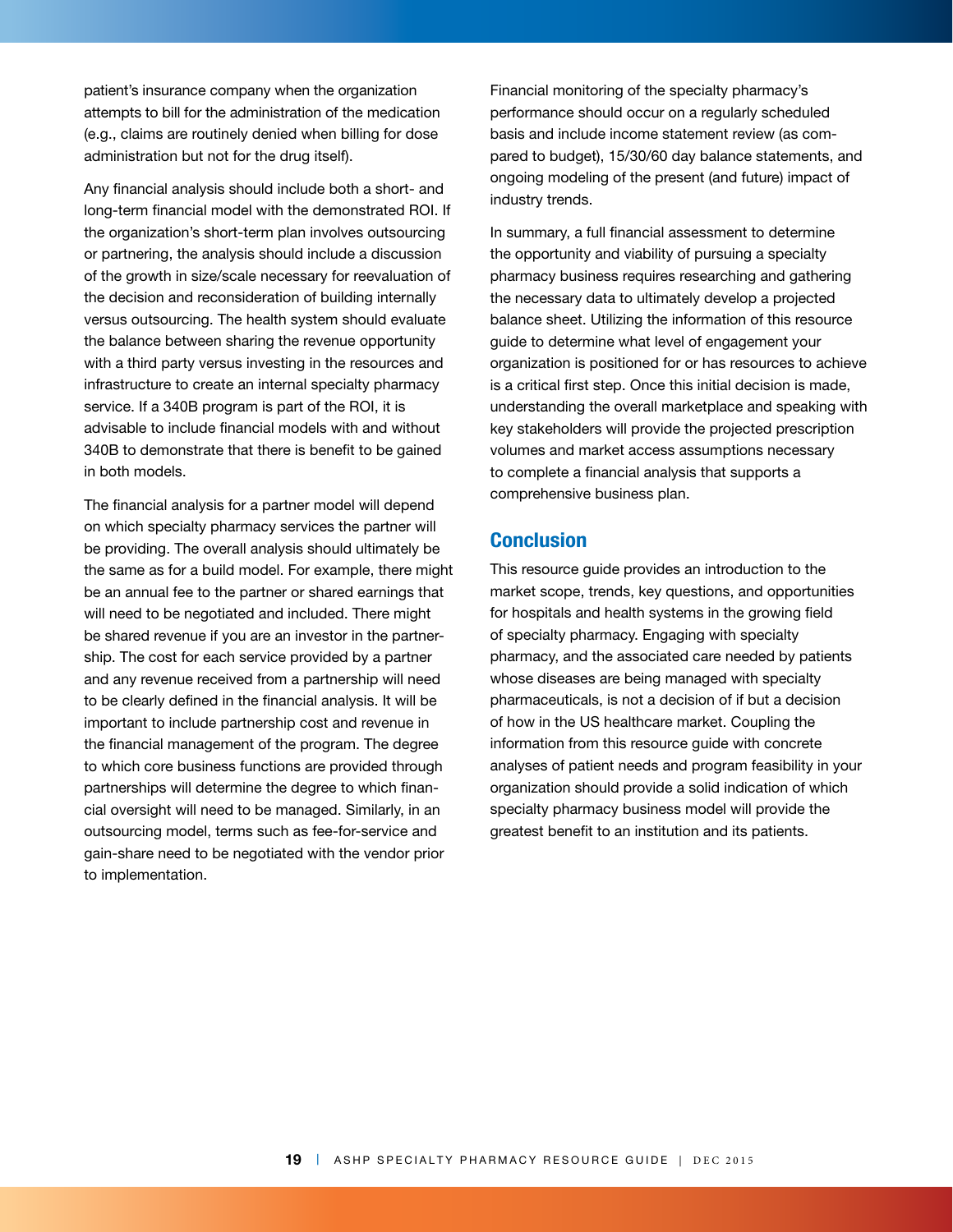# **References**

- 1. Pedersen C, Schneider P, Scheckelhoff D. ASHP national survey of pharmacy practice in hospital settings: prescribing and transcribing—2013. *Am J Health-Syst Pharm.* 2014; 71:924–42.
- 2. Pedersen C, Schneider P, Scheckelhoff D. ASHP national survey of pharmacy practice in hospital settings: dispensing and administration—2014. *Am J Health-Syst Pharm.* 2015; 72:1119–37.
- 3. Pharmaceutical Executive. 2015 Pharm Science Strategic Outlook—An Industry in Flux: 2014–2015 Market Trends. Available at: http:// images.alfresco.advanstar.com/alfresco\_images/ pharma/2014/11/25/6b62704d-511b-4b8b-8d26- 406a753f1e0a/article-856395.pdf. Accessed July 27, 2015.
- 4. Center for Pharmacy Practice Accreditation. Specialty pharmacy practice standards. 2015. Available at: www.pharmacypracticeaccredit.org/system/rich/rich\_ files/rich\_files/102/original/cppa-20specialty-20pharmacy-20standards-20-20-20wglossary-2007312015. pdf. Accessed July 27, 2015.
- 5. Gleason P, Starner C, Gunderson B, Schafer J, Sarran HS. Association of prescription abandonment with cost share for high-cost specialty pharmacy medications. *J Manag care Pharm.* 2009; 15(8): 648-58.
- 6. Shelley S. Eye for Pharma Executive Briefing-Oral therapies in the oncology marketplace: growth potential, challenges and trade-offs. 2014. Available at: www.slideshare.net/ulineumann/oncologymarketplace. Accessed November 12, 2015.
- 7. Department of Health and Human Services Centers for Medicare and Medicaid Services. The Basics of Part B Enrollment for Physicians and Other Part B Suppliers. Available at: www.cms.gov/ Outreach-and-Education/Medicare-Learning-Network-MLN/MLNProducts/downloads/MedEnroll\_ PhysOther\_FactSheet\_ICN903768.pdf. Accessed July 27, 2015.
- 8. Independent Specialty Pharmacy Coalition. Any Willing Provider Laws. Available at: www.ispcoalition.org/awp-state-statutes.html. Accessed Nov 17, 2015.
- 9. Pharmacy Benefit Management Institute. 2015 Specialty Drug Benefit Report. Available at: www.pbmi.com/shop/reports/2015-specialty-drug-benefit-report/. Accessed July 27, 2015.
- 10. EMD Serono Specialty Digest. 10th Edition. Managed Care Strategies for Specialty Pharmaceuticals. April 2014.
- 11. Magellan RX Management. Magellan Rx Management 2014 Medical Pharmacy Trend Report. 2014. 5th Edition. Scottsdale, Arizona: Magellan RX Management.
- 12. EMD Serono Specialty Digest. 11th Edition. Managed Care Strategies for Specialty Pharmaceuticals. April 2015.
- 13. Proceedings of the ASHP Ambulatory Care Summit. *Am J Health-Syst Pharm.* 2014; 71:1345–7.
- 14. Colgan K, Beacher R. Importance of specialty pharmacy to your health system. *Am J Health-Syst Pharm.* 2015; 72:753–6.
- 15. Outline for a business plan. Ernst & Young. Available at: http://isites.harvard.edu/fs/docs/icb.topic944195. files/Outline%20for%20a%20business%20plan.pdf. Accessed July 27, 2015.
- 16. ASHP. Specialty Pharmacy. Specialty Pharmacy Business Plan. Available at: www.ashp.org/DocLibrary/ MemberCenter/SPPM/Specialty-Pharmacy-Business-Plan.pdf. Accessed July 27, 2015.
- 17. ASHP. Specialty Pharmacy. Building a specialty pharmacy business. Available at: www.ashp.org/ DocLibrary/MemberCenter/SPPM/Building-a-Specialty- Pharmacy-Business.pdf. Accessed July 27, 2015.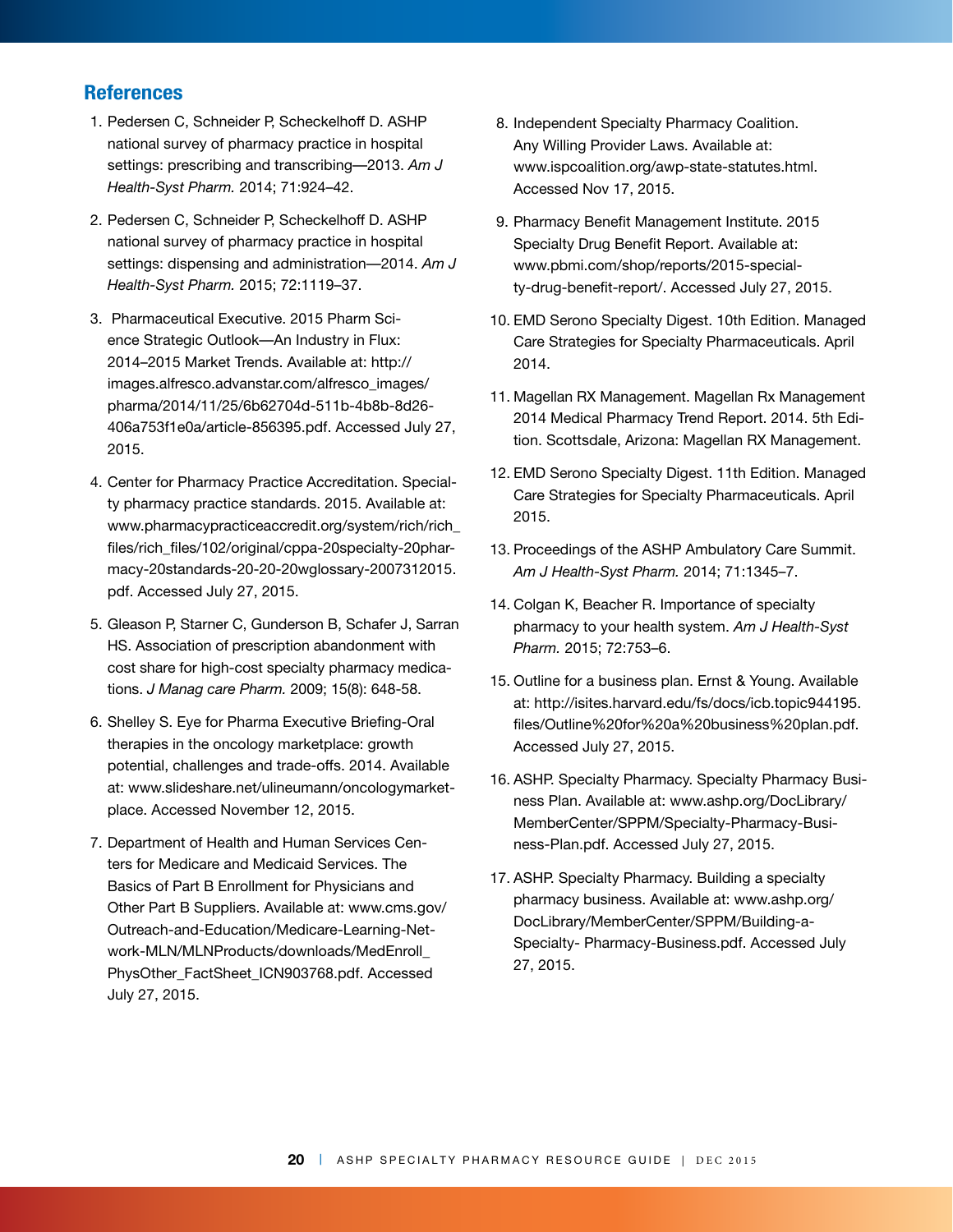# **APPENDIX A**

# **Care Process Metrics**

In both the integrated and coordinated care processes, metrics are often required by insurers contracting with specialty pharmacies. Sample metrics can include the following:

- **Referral Intake:** Percent intake of clean referrals processed within one (1) business day of receipt.
- **Benefits Investigation:** Percent of clean cases having benefits investigation completed within two (2) business days.
- **First Dispense** (Primary Adherence): Percent of referrals resulting in a first dispense provided prior authorization is in place, prescription is clinically appropriate, the member is eligible, and the member has accepted receipt of the drug.
- **Dispensing Accuracy:** Percent of prescriptions filled with the correct drug, correct strength, correct dosage form, and correct labeling.
- **Dispense Time:** Mean number of days between receipt of a clean prescription and scheduling shipment.
- **n Inventory Outs:** Out-of-stock rate per quarter, excluding manufacturer(s) short supply, allocation, and backorder of specialty medications beyond the pharmacy's control.
- **n** On-time Delivery: Percent of prescriptions received by the member or physician on the scheduled delivery date. Such metric shall exclude prescriptions that are subsequently cancelled or requested to be held for future processing, as well as situations beyond the pharmacy's control including but not limited to, act of God, natural disasters, strikes, and war.
- **Reships:** Percent of reshipped prescriptions in comparison to the total number of prescriptions shipped. This metric shall exclude situations beyond the pharmacy's control including but not limited to, prescriptions reshipped as a result of member or physician negligence, acts of God, natural disasters, strikes, and war.
- **n** Average Speed of Answer: Percent of calls to the pharmacy's toll-free specialty customer service lines that are answered within thirty (30) seconds or less. This measurement excludes calls routed to an interactive voice response.
- **n** Abandonment Rate: Percent of calls to the pharmacy's toll-free specialty customer service lines that are abandoned. Measurement excludes calls abandoned by participants within the first thirty (30) seconds.
- Response to Escalated Complaints: Percent of escalated complaints calls to the pharmacy's toll-free specialty customer service lines that are abandoned. Measurement excludes calls abandoned by participants within the first thirty (30) seconds.
- Response to Written Complaints: Percent of written inquiries responded to within five (5) business days.
- **Participant Satisfaction: Percent of responses** categorized as satisfied or completely satisfied.
- **Providers Satisfaction: Percent of responses** categorized as satisfied or completely satisfied.
- Adherence to Therapy, Clinical Medication Possession Ratio: Total days of supply for all claims during a defined period of time divided by the number of days elapsed during the period.
- **Persistency:** Percent of chronic patients achieving 180 days persistency on a given therapy.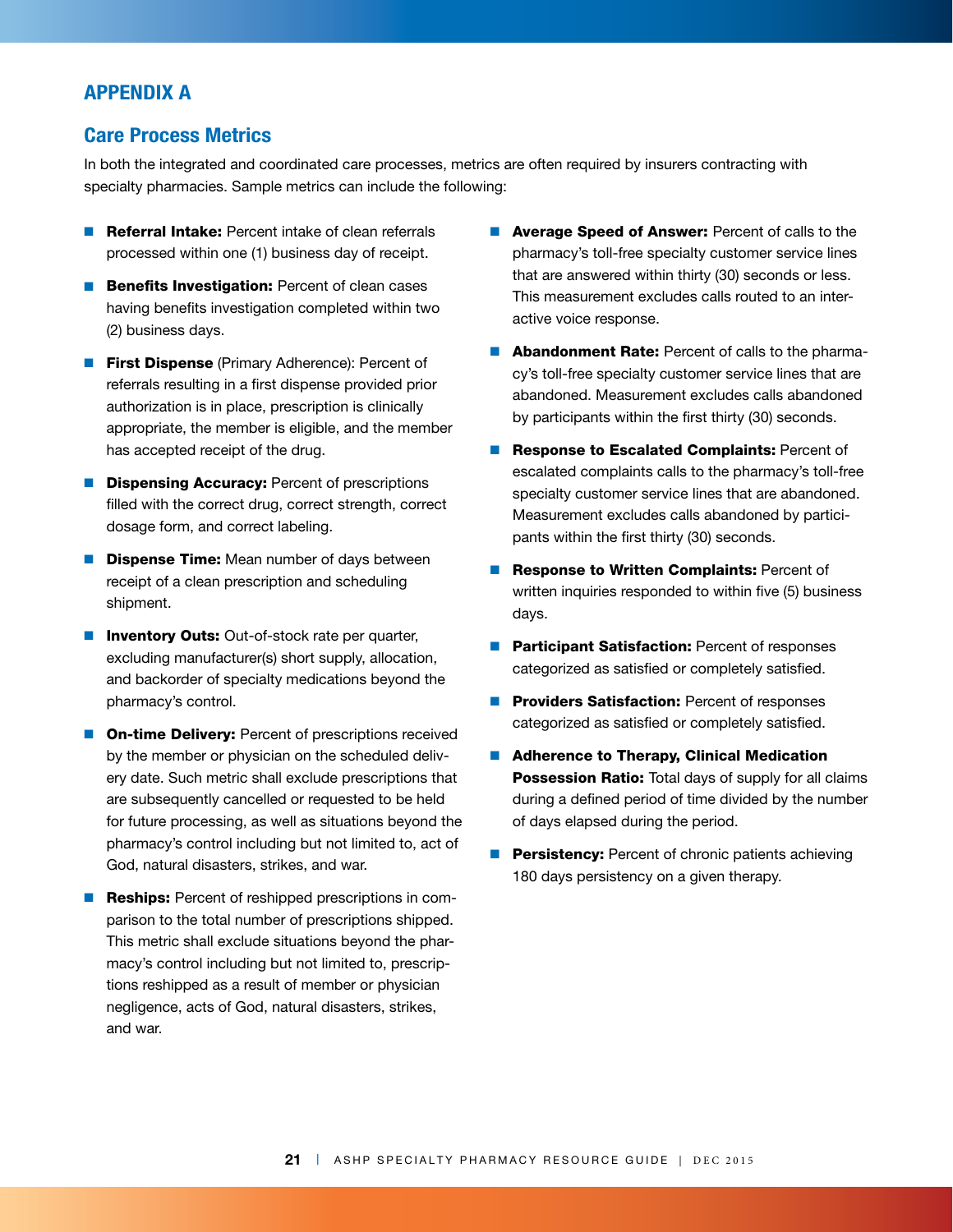# **APPENDIX B**

# **Considerations for Developing a Specialty Pharmacy Program**

Score your facility, then use the category descriptions on this page to plan your Specialty Pharmacy model.

When considering the development of a specialty pharmacy program, one should evaluate the following factors:

- 1. Does the IHN (Integrated Health Network)/hospital have its own group health plan? (2 points)
- 2. Does the IHN/hospital have a large staff of employed specialty physician practices (>50 specialists initiating 200 patients on specialty therapy annually)? (2 points)
- 3. Is there access to 340B pricing? (2 points)
- 4. Is the IHN/hospital accepting risk, such as participation in an ACO (accountable care organization)? (1 point)
- 5. Does the IHN/hospital have a large employee and beneficiary base (>15,000 employees)? (1 point)
- 6. Is the IHN's/hospital's market presence large enough to gain access to regional payer contracts? (1 point)
- 7. Does the IHN/hospital have an ambulatory pharmacy service with a pharmacy benefit manager (PBM) and other payer contracts? (1 point)

Hospitals typically fall into one of three general categories that are described below:

# Independent Small to Moderate Size Hospital (≤3 points)

This first category is the smaller organization that does not have a large enough breadth of specialty business and ambulatory pharmacy services to establish a specialty pharmacy program. This category usually represents small- to moderate-size hospitals. In this situation, the pharmacy department should assist the specialist physicians with finding one or more specialty pharmacy partners or hub services. This will provide a service solution for the physician practices that are prescribing specialty pharmaceuticals.

## Large Size Hospital (4–5 points)

The second category represents the 350–500 bed hospital with an established ambulatory pharmacy service. In this case, the pharmacy should fill the prescriptions that are open access for which they have payer contracts.

They will need to establish reimbursement support for their patients. They should also provide clinical support services where needed. They will likely not gain access to most limited distribution drugs or limited payer networks because they do not have enough patients to become involved in a narrowed specialty pharmacy channel. If the hospital wants a complete offering, they can contract with one or more national or regional specialty pharmacies that will private-label any prescriptions the specialty/ambulatory health-system pharmacy cannot fill.

# Integrated Health System or Academic Medical Center (6 or more points)

This category can be broken down into two subcategories, each with special considerations:

#### *With 340B Needing an Interim Solution*

The third category is the health system that has a large enough breadth of specialty business and is 340B eligible, but it does not have the capacity to build the infrastructure to support a specialty pharmacy program. In this case, the organization could sign agreements with one or more contract specialty pharmacies and relay the prescriptions to them. The organization recoups some of the revenue while passing on much of the revenue to the specialty pharmacy. However, it does not solve the fragmentation of care problem where abandonment of therapy is not discovered until the patient is admitted to the hospital, nor can adverse events be avoided by having the pharmacist and physician use a common medical record. This should be an interim solution until the organization can build a specialty pharmacy program with clinical pharmacists coordinating care in the specialty clinic and/or infusion center.

#### *Able to Initiate Specialty Program Within 6 months*

This represents a health system that has both a large enough breadth of specialty business and the capacity to build a program. If the expertise does not exist internally, consultants can be hired to develop the service, hire and train the staff, initiate contracting, and prepare the organization for accreditation. These organizations are typical of academic medical centers and large IHNs. If the organization has many of the characteristics in the seven questions outlined above, they should be implementing their own specialty pharmacy program.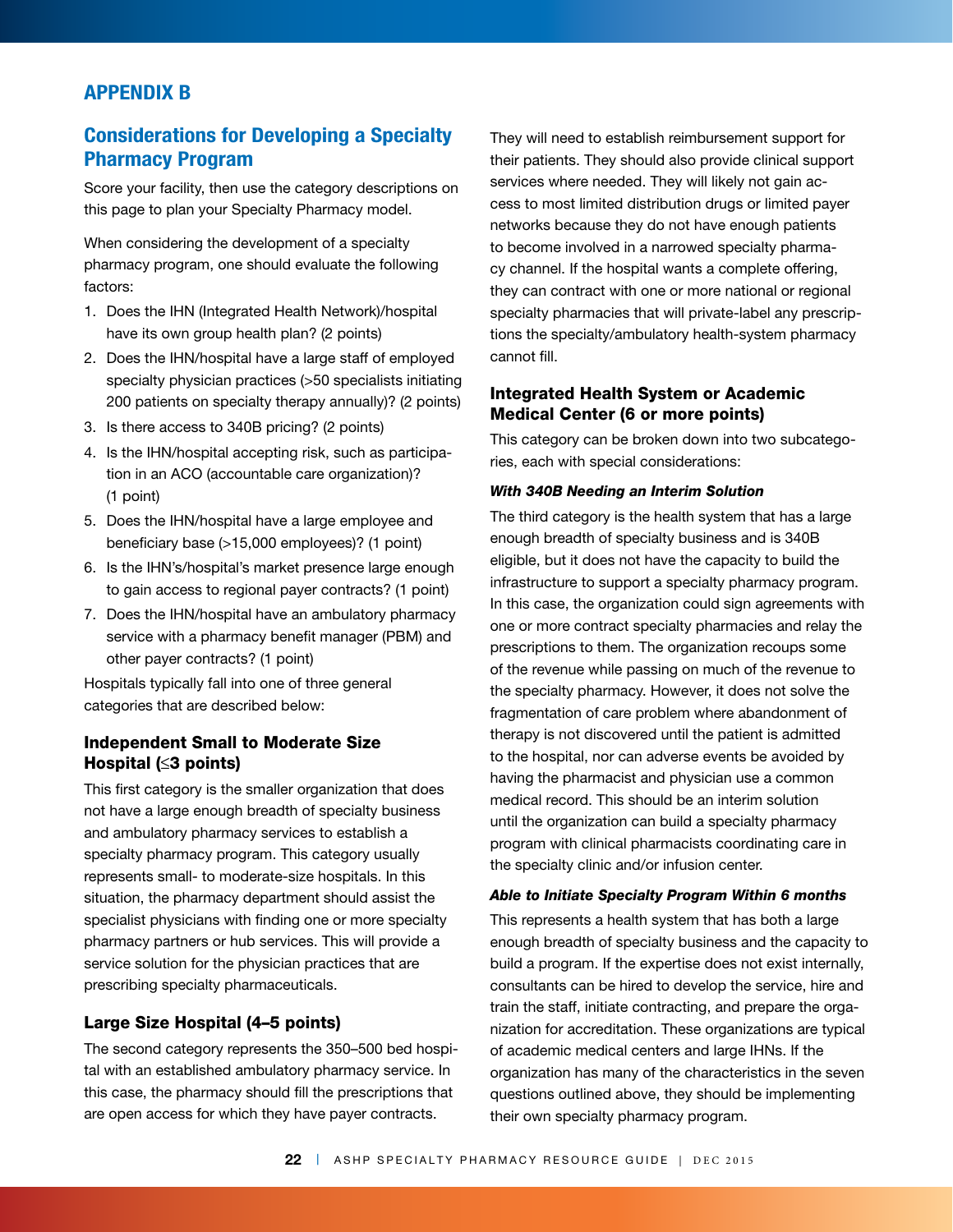# **APPENDIX C**

# **Potential RFP Questions for Vendors**

- 1. How does the specialty pharmacy call center work?
- 2. What type of support do they offer both patients and physicians?
- 3. What is their patient adherence rate?
- 4. How many different products does the specialty pharmacy have access to?
- 5. Does your institution have certain drugs that you want filled in your own pharmacies? If so, what does the triage algorithm look like?
- 6. How quickly can the outsourcing pharmacy deliver products via mail order to your geographic area?
- 7. If required by your state, are the mail-order pharmacies licensed in your state to supply medications?
- 8. If required by your state, are the pharmacists at the outsourcing organization licensed in your state?
- 9. What kind of documentation can the specialty pharmacy provide for verification?
- 10. How easily are intake, call centers, and/or hubs accessed by patients and providers?
- 11. Does the outsourcing pharmacy have mobile applications and web portals?
- 12. How will patients be identified for case management and who is responsible for referring them?
- 13. What type of data management and reporting is available to physicians?
- 14. Is the data de-identified to comply with HIPAA?
- 15. How many insurers can the specialty pharmacy fill prescriptions for?
- 16. If the specialty pharmacy is not qualified for a particular insurer, is there an arrangement with another pharmacy to fill the prescription?
- 17. How will cobranding be implemented? Are both marketing materials and labeling services options for cobranding?
- 18. Who is responsible for informing physicians about the service?
- 19. What kind of materials will be provided by the outsourcing group?
- 20. Regarding time to market (to set up system), how quickly can the specialty pharmacy implement their services?
- 21. How will the health system's name and logo be utilized in the vendor's marketing materials?
- 22. What bona fide service fee agreements does the vendor have with manufacturers and payers? How will those service fees be split with the health system?
- 23. What call center metrics does the vendor collect?
- 24. What reports will the vendor provide the health system?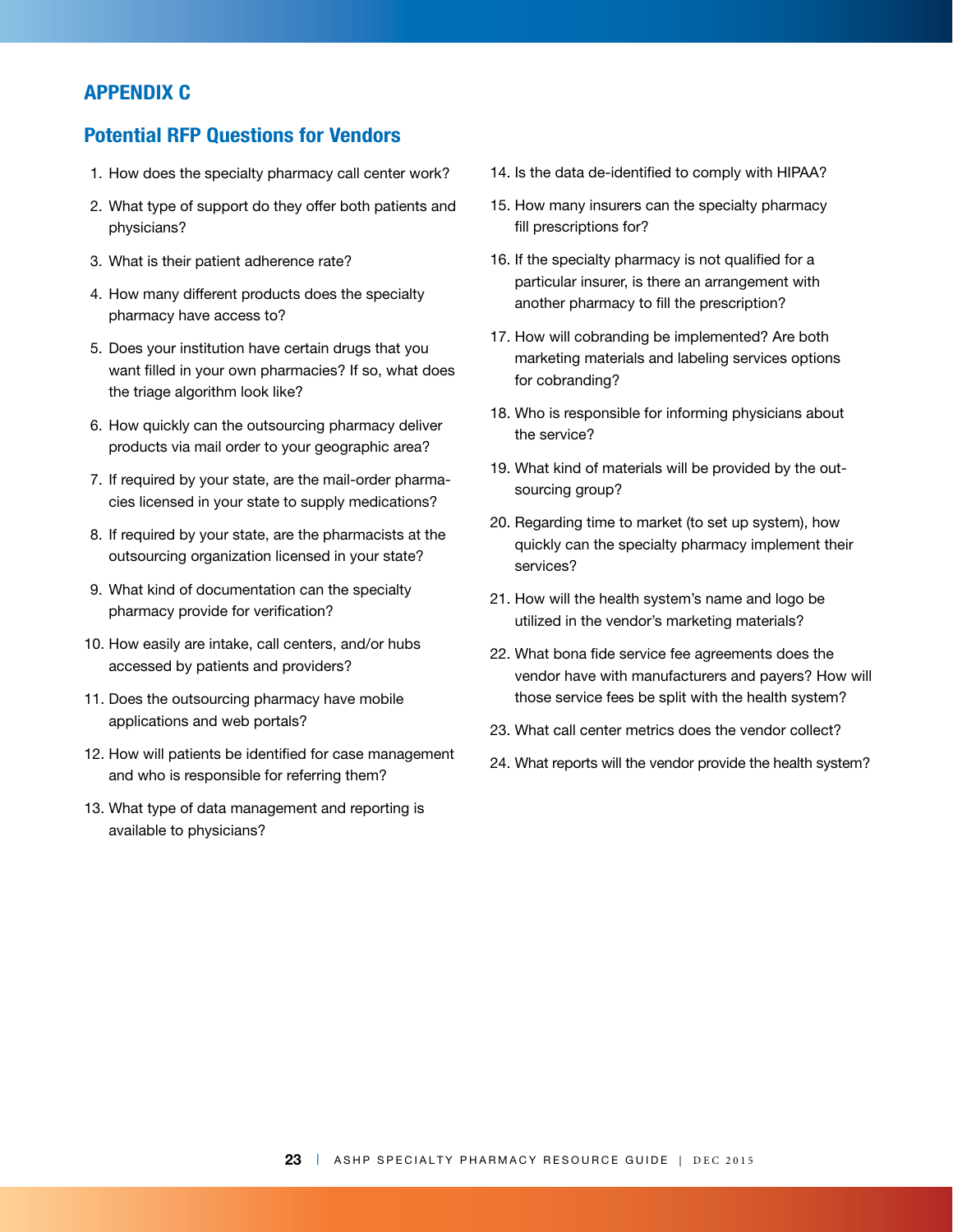# **APPENDIX D**

# **Specialty Pharmacy Business Plan Framework<sup>15-17</sup>**

## SCOPE/PROGRAM DEFINITION

#### *Proposed Service/Program*

- $\blacksquare$  Define scope of specialty pharmacy, short term and long term (i.e., over five years).
- Describe aspects of service levels to be provided (i.e., prior authorizations, care coordination, billing and collections).

## *Population to Be Served*

- $\blacksquare$  Include number of physicians, projected number of prescriptions covered by specialty pharmacy medication benefits, region targeted for services and management of employee health needs.
- $\blacksquare$  Determine if there will be a focus on specific disease states (i.e., rheumatology, hepatitis C, oncology).
- $\blacksquare$  Provide statement of why you are pursuing particular business model and plan.
- $\blacksquare$  Delineate the opportunities unique to your organization.
- $\blacksquare$  Consider if the plan is a means to prevent loss of patients.
- Address market risks if organization does not pursue business plan.
- $\blacksquare$  Question whether there is an even larger value to organization beyond the margin of specialty pharmacy proposal (i.e., improved transitions of care, physician satisfaction, and reduced waste in the system).

# MARKET ANALYSIS/NEEDS ASSESSMENT

## *Ambulatory Pharmacy Current State*

 $\blacksquare$  Consider whether the organization has an existing infrastructure it can leverage or expand on.

## *Market Size, Growth, and Trends*

- $\blacksquare$  Provide scope and potential for your organization as specialty pharmacy is a rapidly growing proportion of medication market.
- Execute estimates of prescriptions generated by target populations for status quo, and extrapolate based on future projections.
- Use resource paper to determine impact of lack of adherence and other patient attrition influencers.
- $\blacksquare$  Question who currently serves as the target population (i.e., competition).
- Question if the contracts are accessible (are you in an "any willing provider" state?).
- $\blacksquare$  Question if there is external competition from entrenched specialty pharmacies.
- Question if there are restrictive payer arrangements limiting access to patients.
- $\blacksquare$  Question whether restrictive manufacturer programs/ distribution networks are limiting access to drugs.

#### *Opportunity Assessment*

- $\blacksquare$  Define the unique opportunity business plan is taking advantage of.
- $\blacksquare$  Define reasonable impact of competition and goals of market share capture and potential of raw growth of market (defined in resource guide)

#### *Strategic*

- $\blacksquare$  Find rationale for seeking to take advantage of opportunity.
- $\blacksquare$  Consider whether nondirect revenue for specialty pharmacy is important to overall strategy for the organization.

## MARKETING PLAN

- $\blacksquare$  Define goals and strategies for marketing specialty pharmacy services to providers and payers.
- $\blacksquare$  Explain expected costs and any intrinsic economies of scale for organization.

## **OPERATIONS**

#### *Organization and Management*

- $\blacksquare$  Define planned organization chart with specifics on new positions.
- $\blacksquare$  Provide special note on management of billing, prior authorization resources, and revenue capture.
- n Include expense of accreditation.

# *Strategic Relevance*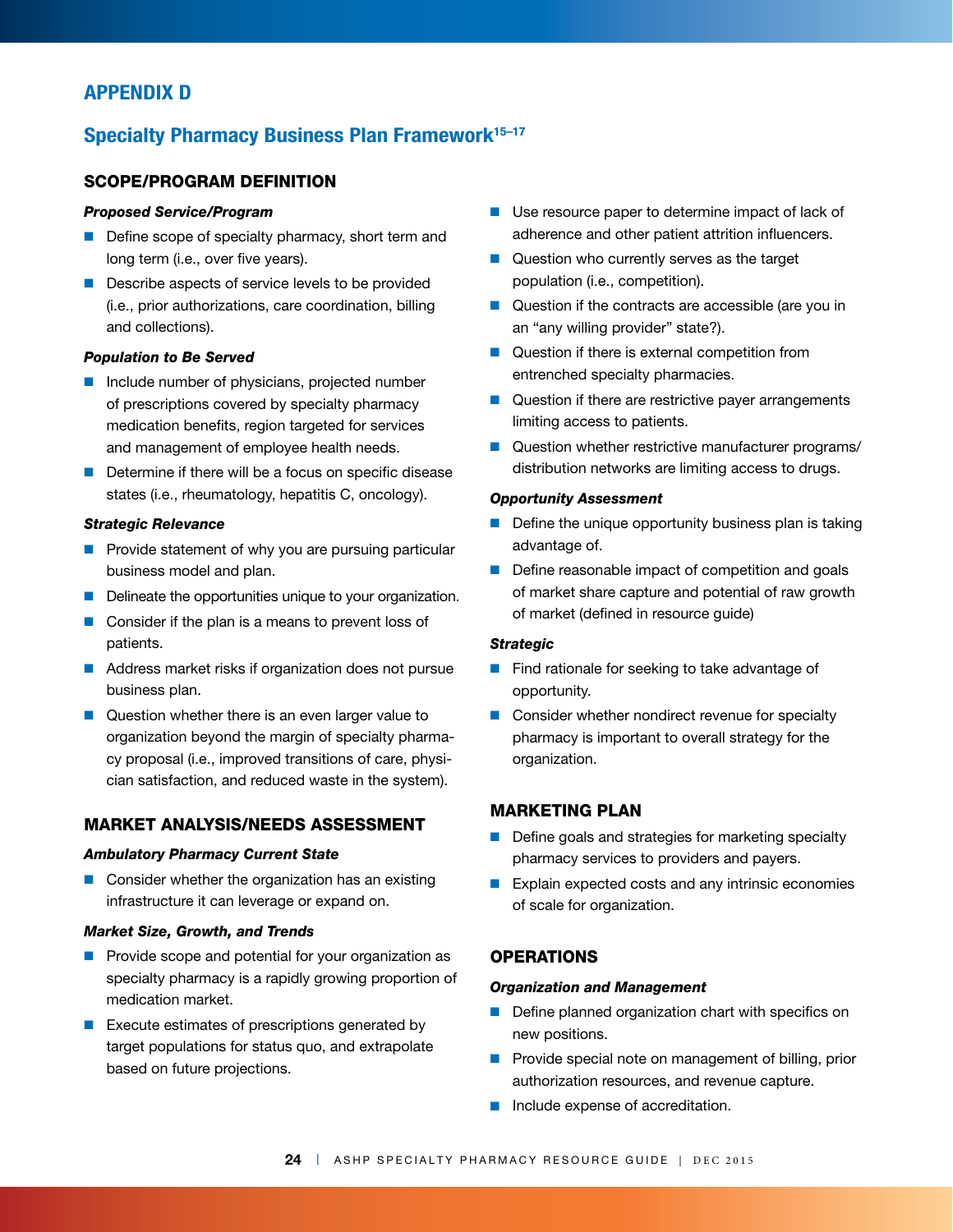#### *Staffing*

- $\blacksquare$  Develop plan with detailed staffing model by position type for expected personnel/full-time equivalents including any outsourced services such as deliveries and mail services.
- Include projections of staffing for each phase of business plan.

# PHYSICAL PLANT/SPACE PLANNING

# *Location and Facilities/Space Utilization*

- $\blacksquare$  Define the location required, if rent will be required or purchase of space, or if existing space in organization will be utilized.
- Describe how space is being utilized (e.g., equipment requirements).
- Calculate capital equipment, leases, and technology needs.

## FINANCIAL FEASIBILITY

#### *Financial Assumptions and Analysis*

 $\blacksquare$  Include financial markers such as break-even point (BEP), net present value, and projected revenues (may be able to describe additional associated revenues such as office visits or other prescription drug needs).

- Provide projected balance sheet for year 1, 2, 3 up to projected BEP.
- $\blacksquare$  Include inventory carrying costs, utilities, insurance, and payroll taxes.

## IMPLEMENTATION PLAN

 $\blacksquare$  Define roll out and when revenue, expenses, capital purchases would need to hit the books.

## RISK ASSESSMENT

- $\blacksquare$  Define risk points such as patient acceptance, physician utilization of specialty pharmacy, contract access, and manufacturer access.
- $\blacksquare$  Include key metrics to determine success and decision to collapse business.

# RECOMMENDATION AND NEXT STEPS

 $\blacksquare$  Provide summarized recommendations based on financial assessment and factors laid out in business plan.